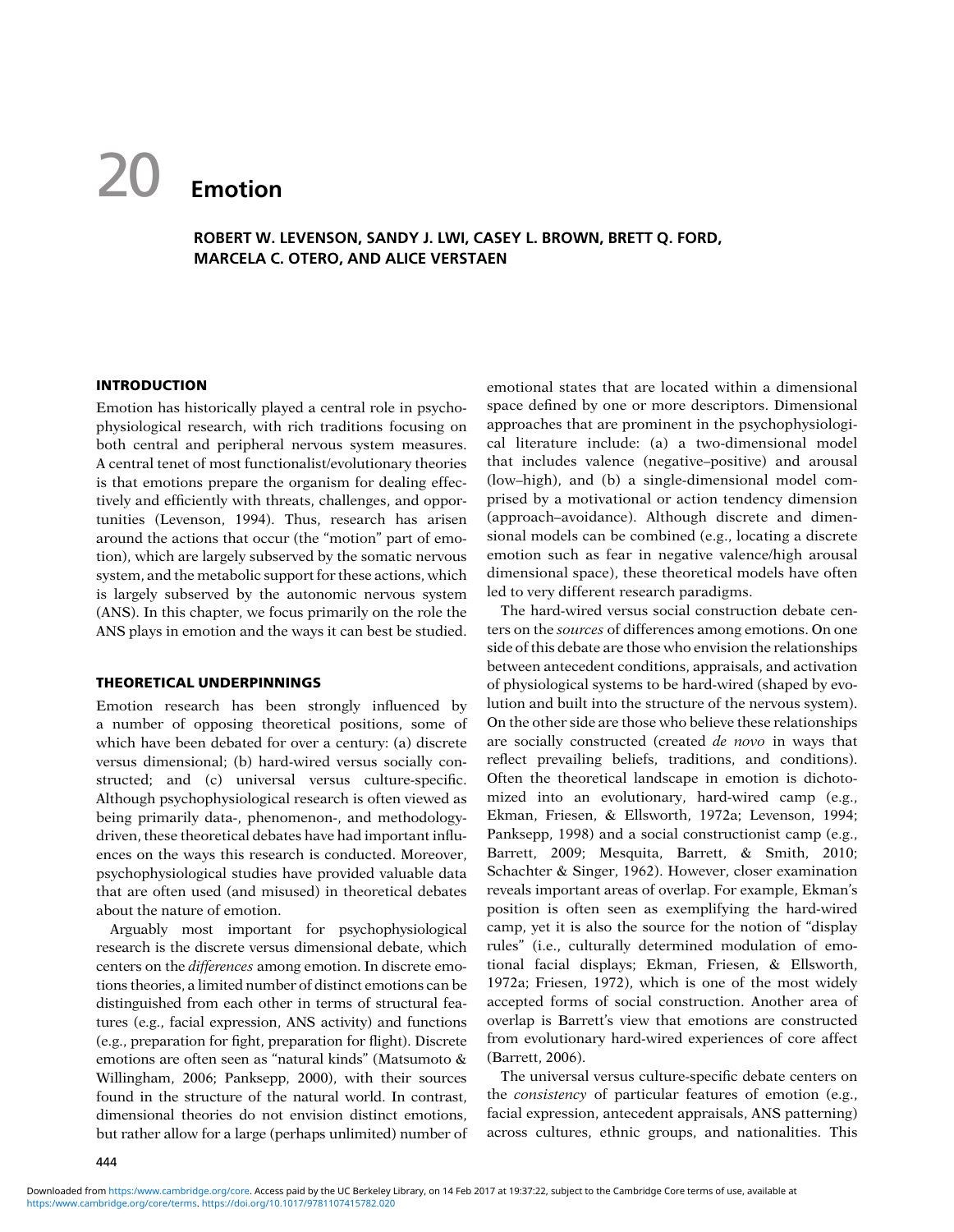

Figure 20.1 Model of emotion elicitation (based on Levenson, 2014).

debate is sometimes conflated with the hard-wired versus social construction debate; however, it is important to recognize that a feature of emotion can be consistent across all studied cultures (e.g., colors associated with qualities of emotions; D'Andrade & Egan, 1974) but not necessarily hard-wired. Rather, the observed consistency could result from multiple cultures independently constructing that feature in a similar way based on similar experiences. The universal versus culture-specific debate (e.g., Ekman, 1994; Russell, 1994) has largely been dominated by studies of the recognition of emotional facial expressions across cultures (Ekman, Sorenson, & Friesen, 1969; Gendron, Roberson, van der Vyver, & Barrett, 2014; Izard, 1971; Sauter, Eisner, Ekman, & Scott, 2010). A much smaller literature has examined cross-cultural and cross-national consistencies in the production of emotional expressions (e.g., Matsumoto & Willingham, 2006; Tracy & Matsumoto, 2008). Finally, there are also small but influential literatures examining the consistency of physiological features of emotion across cultures and ethnic groups that have examined actual peripheral physiological responding (e.g., Lazarus, Opton, Tomita, & Kodama, 1966; Levenson, 1992; Vrana & Rollock, 2002) or beliefs about physical changes that accompany different emotions (Scherer & Wallbott, 1994).

## THE CLASSIC PARADIGM

A research participant arrives at the psychophysiology laboratory and has sensors attached for monitoring aspects of autonomic and somatic nervous system activity. After sitting quietly for a while and adjusting to the room, the experiment begins. On the first trial, there is a one-minute rest period followed by an excerpt from a movie in which a young man is gagging as he reaches into an extremely filthy toilet to recover something inside. The research participant responds to this film with large changes in facial activity, motor response, and autonomic nervous system activity. After

a few minutes, the screen goes dark and the participant's responses gradually dissipate. The participant is then asked to rate her or his emotional experience during the film.

This scenario, which is based on a recent study conducted in our laboratory (Eckart, Sturm, Miller, & Levenson, 2012), or something very much like it, is repeated every day in laboratories around the world that study the psychophysiology of emotion. Over the years, theories of emotion have evolved in important ways: physiological measures have become more sensitive and diverse, psychophysiological recording equipment has dramatically decreased in size and increased in capabilities, the selection of emotion-eliciting stimuli has

become more sophisticated, and measures of emotional experience have become more refined. Nonetheless, this experimental procedure is remarkably similar to what was done in psychophysiological studies of emotion conducted over a half century ago (e.g., using the death scene in the Disney movie Bambi to elicit emotion, measuring ANS responding during the film, and afterwards, asking participants about their subjective emotional experience; Sternbach, 1962).

This research paradigm fits nicely with a model of discrete emotion elicitation that I (R.W.L.) have presented previously (see Figure 20.1, based on Levenson, 2014). In this model, inputs from organs of sensation are monitored continuously by phylogenetically ancient brain centers (e.g., amygdala, insula, anterior cingulate) in a rapid appraisal process designed to detect well-defined patterns of sensory input that are particularly relevant for the organism's survival and well-being. When one of these patterns (e.g., visual and/or olfactory cues that denote possible contamination) is detected, an emotion (disgust) is activated. The emotion triggers a highly generalized pattern of associated peripheral nervous system activity in multiple response systems (facial expression, vocalization, motor behavior, ANS) that prepares the organization to respond in a way that should be effective for the individual most of the time, and that alerts conspecifics to the situation and activates their emotional responses.

In this view, emotions have the capacity to "interrupt" ongoing activity throughout the peripheral and central nervous system and quickly reallocate resources to the challenge, threat, or opportunity at hand. While in the service of emotion, patterns of activity across response systems within the ANS (e.g., cardiac, vascular, electrodermal) and between the ANS and other biological systems (e.g., motor programs, vocalization, facial expression) are thought to be coherent (i.e., organized rather than chaotic) and specific (i.e., optimally tuned to the demands of the prototypic eliciting situation).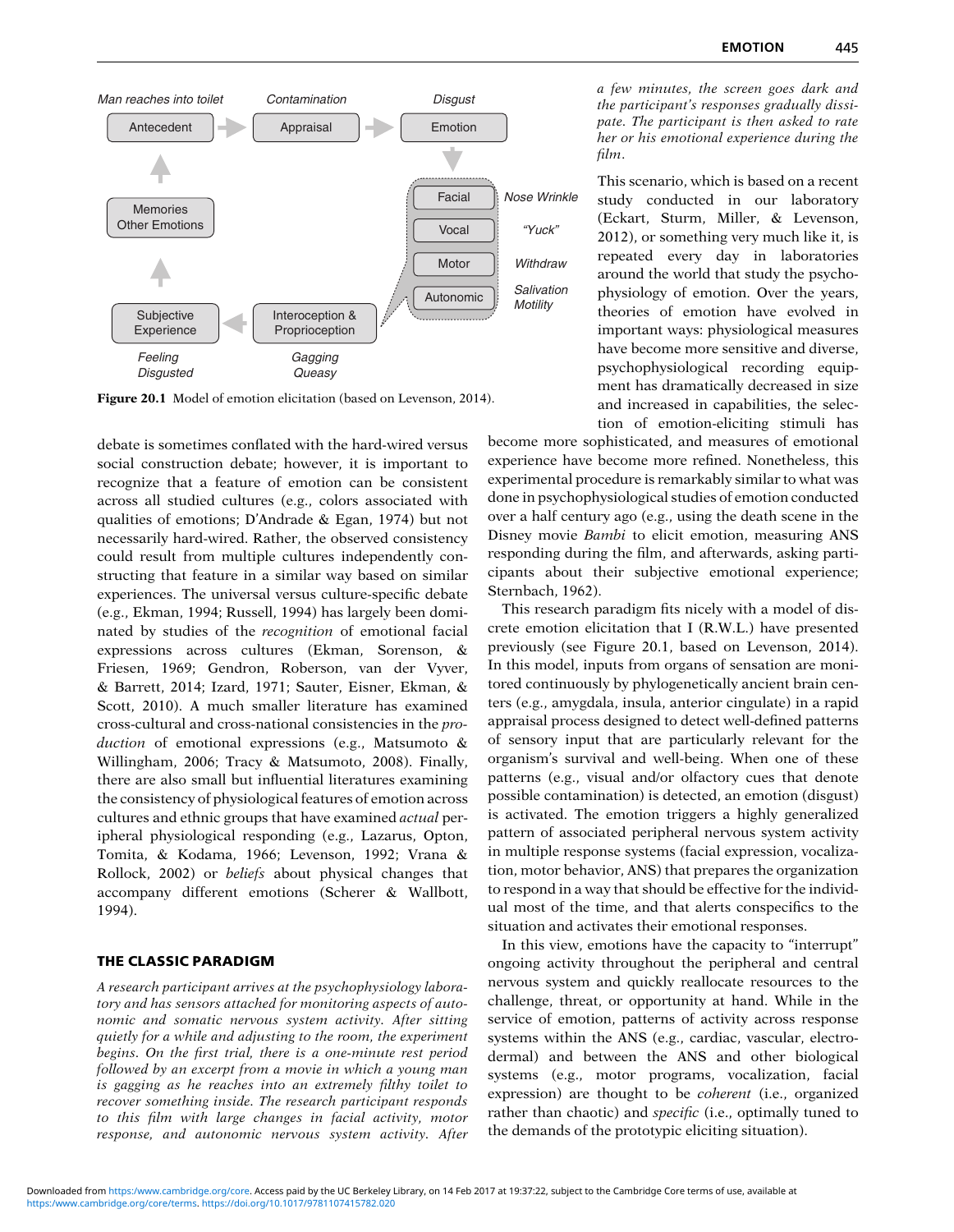In this particular instantiation of the evolutionary/functionalist view, subjective emotional experience is not a core feature of emotion, but rather arises from the processing of afferent information from peripheral nervous system activity (e.g., changes in temperature, pressure, muscle tension; Levenson, 2003). This is an old idea (e.g., James, 1884) that has received additional support from contemporary studies of the peripheral and central nervous systems (Berntson et al., 2011; Craig, 2009). Consistent with this research, proprioceptive and interoceptive information is integrated subcortically in the anterior insula (Craig, 2009) and made available to higher brain centers. To the extent that different emotions have different patterns of associated somatic and visceral activity, they also "feel" different (e.g., the subjective experience of disgust is quite different than the subjective experience of sadness). These subjective feelings create links to memories of other related experiences (e.g., other encounters with other contaminants), stimulate additional emotional responses (e.g., amusement over having had a strong emotional reaction in response to a film), and motivate regulatory, coping, and soothing activities that serve to reduce arousal and restore quiescence.

This model of emotion elicitation suggests four different ways that the peripheral nervous system is critically involved in emotion: (a) preparing the organism for action; (b) signaling conspecifics; (c) providing interoceptive information; and (d) reducing arousal. We turn now to a discussion of psychophysiological research in each of these areas.

## PREPARING THE ORGANISM FOR ACTION

A common theme emerges across theories and empirical traditions: emotions activate physiological systems in ways that prepare the organism for action. In the discrete emotions tradition, different emotions are associated with different kinds of action. For example, anger is associated with fighting, while fear is associated with fleeing (e.g., Cannon, 1932). In the dimensional tradition, emotion prepares us to approach positive and beneficial stimuli and avoid negative and harmful stimuli (Arnold, 1960; Craig, 1918; Elliot & Covington, 2001; Tooby & Cosmides, 1990). Despite the common elements of activation and action, studies within these theoretical approaches are often quite different, especially in the ways they elicit emotion (for a general review of emotion elicitation methods, see Coan & Allen, 2007).

#### Discrete Emotions Tradition

Visual images (whether they are static, as in the case of photographs, or dynamic, as in the case of films) are commonly used to elicit emotions in the discrete emotions tradition. However, the most effective elicitors are arguably those that create conditions that cause participants to experience directly the prototypical antecedent conditions thought to produce particular emotions in the real world. For example, to induce anger, participants can be frustrated, criticized, or exposed to unfair treatment (e.g., Ax, 1953; Herrald & Tomaka, 2002; Mauss, Cook, & Gross, 2007; Prkachin, Mills, Zwaal, & Husted, 2001; Stemmler, Heldmann, Pauls, & Scherer, 2001). To induce fear, participants can be placed in situations that threaten physical or social harm, such as exposure to electric shocks (Ax, 1953) or giving a speech while being evaluated (Pauls & Stemmler, 2003; Stemmler et al., 2001). For disgust, participants can be exposed to unpleasant odors, decaying substances, and the like (Rozin & Fallon, 1987; Schnall, Haidt, Clore, & Jordan, 2008). These real-world simulations can be quite effective, but great care must be taken to consider ethical and human subjects issues.

In most psychophysiological studies, emotional stimuli are relatively representational (e.g., viewing a picture of a gun pointed at the camera versus having an actual gun pointed at you) or vicarious (i.e., viewing someone else in an emotion-eliciting situation versus being in that situation yourself). Thus, films (Gross & Levenson, 1995) and static visual images (Lang, Greenwald, & Bradley, 1988) are commonly used to produce fear (e.g., Baldaro et al., 1996; Fredrickson & Levenson, 1998; Kreibig, Wilhelm, Roth, & Gross, 2007), disgust (e.g., Gross, 1998; Kring & Gordon, 1998; Meissner, Muth, & Herbert, 2011; Rohrmann & Hopp, 2008), sadness (e.g., Gross, Fredrickson, & Levenson, 1994; Kunzmann & Grühn, 2005; Seider, Shiota, Whalen, & Levenson, 2011), and happiness (e.g., Averill, 1969; Gruber, Johnson, Oveis, & Keltner, 2008; Johnson, Waugh, & Fredrickson, 2010; Klorman, Weissberg, & Wiesenfeld, 1977; Oveis et al., 2009).

Other approaches for eliciting discrete emotions have included the use of musical excerpts (e.g., Khalfa, Roy, Rainville, Dalla Bella, & Peretz, 2008; Krumhansl, 1997), relived emotional memories (e.g., Ekman, Levenson, & Friesen, 1983; Schwartz, Weinberger, & Singer, 1981; Tsai, Chentsova-Dutton, Freire-Bebeau, & Przymus, 2002), having participants make emotional facial expressions (e.g., Ekman et al., 1983; Levenson, Ekman, & Friesen, 1990; McCaul, Holmes, & Solomon, 1982; Soussignan, 2002), and showing participants images of other people making emotional facial expressions (Dimberg, 1982).

**Positive emotions.** Until relatively recently, psychophysiological studies in the discrete emotions tradition have been far more concerned with negative emotions than positive emotions. This bias reflects both theory (positive emotions are not thought to be associated with either "fight" or "flight" behaviors) and history (early studies focused on the sympathetic branch of the ANS, which is not dramatically activated by positive emotions; Cacioppo, Berntson, Larsen, Poehlmann, & Ito, 2000; Ekman et al., 1983). Moreover, when positive emotions were studied, they were often referred to using the single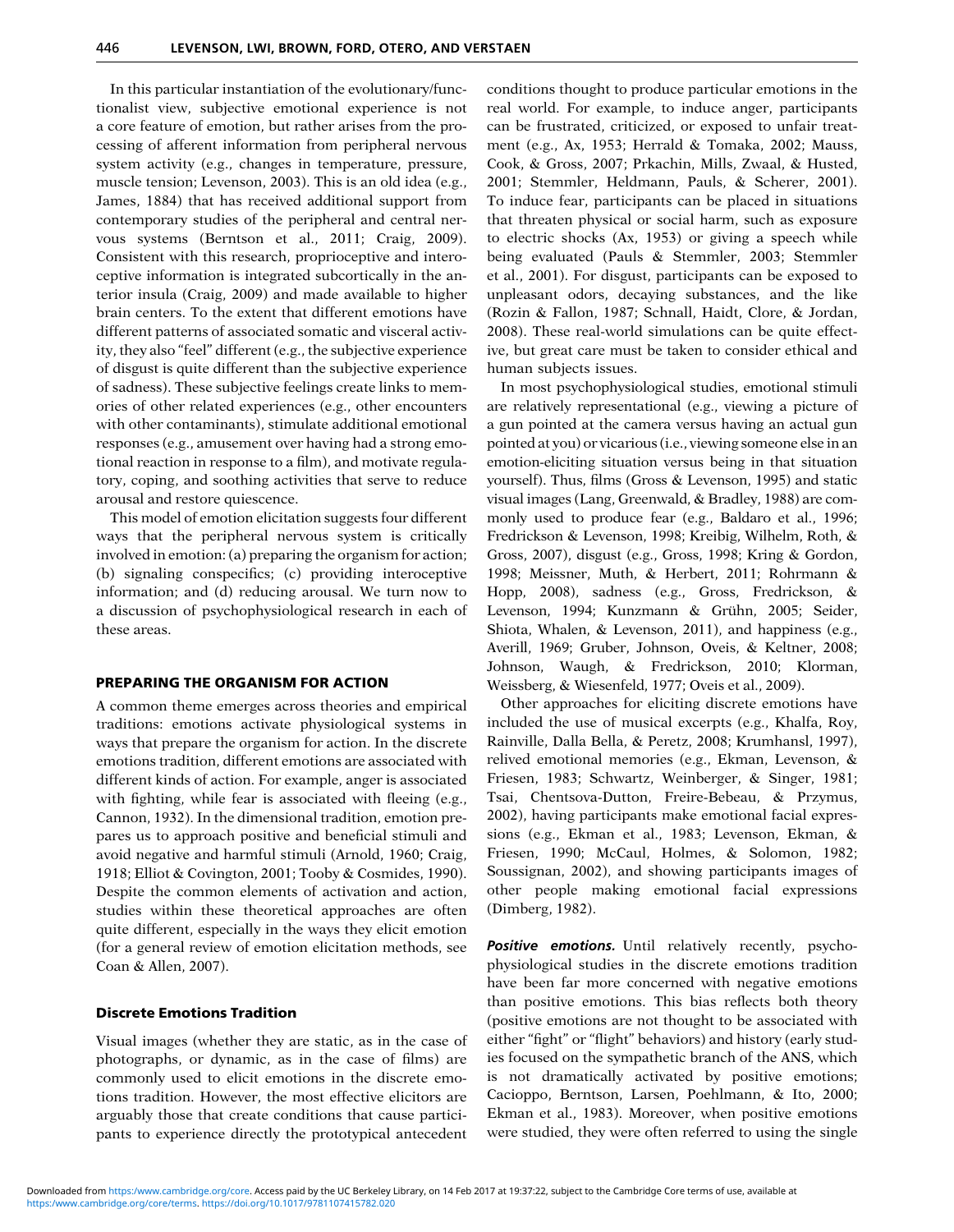term "happiness." As a result, studies that examined physiological responses to emotionally disparate elicitors such as slapstick films (likely to produce "amusement"), cute baby animals (likely to produce "affection" or nurturant "love"), and nature scenes (likely to produce "calm" or "contentment") were all said to be studying happiness and thus their results were lumped together.

As emotion researchers became more interested in positive emotions (Friedman, Brown, Tugade, Shiota, & Kirby, 2014), they identified particular positive emotions that may be associated with different types of behavioral activation (e.g., awe, compassion, enthusiasm, nurturant love) and, thus, potentially with different patterns of attendant peripheral nervous system activity (Shiota et al., 2014; Shiota, Neufeld, Yeung, Moser, & Perea, 2011). For example, in a recent study (Stellar, Cohen, Oveis, & Keltner, 2015), respiratory sinus arrhythmia was found to increase during one positive emotion (compassion) but not during two others (pride and inspiration). There clearly is a need for more research examining ANS activity associated with positive emotions.

## Dimensional Emotions Tradition

Valence-arousal. The dimensions of valence and arousal emerged in the early work on semantic meaning (Osgood, Suci, & Tannenbaum, 1957). Cross-cultural work indicated that these dimensions show considerable consistency across cultures (Osgood, 1964). Applied to emotions, the two dimensions are typically viewed as orthogonal, forming a circumplex (Russell, 1980) with four quadrants (i.e., high arousal positive, low arousal positive, high arousal negative, low arousal negative). In the dimensional tradition, an emotional occurrence is not defined by a particular label (e.g., anger), but by its location in dimensional space (e.g., highly negative and highly aroused).

To study psychophysiological responding associated with valence and arousal, researchers have often used photographs from the International Affective Picture System (IAPS; Lang et al., 1988). The IAPS consists of a standardized, well-validated set of photographs that have been pre-rated in terms of valence and arousal. For example, low arousal negative photos may portray pollution and people crying, while high arousal negative images may depict death and mutilated bodies. Low arousal positive photos may depict scenes of nature and families, and high arousal positive photos may depict scenes of adventure or erotic activities. Neutral photos generally consist of household items, such as bowls or utensils (Lang, Bradley, & Cuthbert, 1999). In the realm of emotion, a great deal of the research using the IAPS pictures has utilized the startle eye blink modulation (SEM) paradigm (Lang, Bradley, & Cuthbert, 1990; Vrana, Spence, & Lang, 1988).

In SEM studies, participants typically view IAPS pictures that vary in valence and arousal and hear brief, moderately loud noises that elicit a reflexive eye blink.

Using surface electrodes, electromyographic (EMG) activity from muscles that circle the eyes (orbicularis oculi) is quantified to measure the amplitude of the eye blink (Blumenthal et al., 2005). A common finding in this literature is that negatively valenced images increase the amplitude of the eye blink while positively valenced images decrease it (Vrana et al., 1988). In another variant of this paradigm, emotional state is not directly manipulated and the startle eye blink magnitude is used as a probe to measure changes in the underlying affective state (Amodio, Harmon-Jones, & Devine, 2003).

SEM studies constitute a large proportion of the psychophysiological research on emotion and attention. Because they typically only include one somatic nervous system measure (eye blink magnitude), these studies are not informative about the ways that ANS activity maps on to emotion dimensions. However, there have been a few studies using dimensional stimuli that have measured their effects on ANS responding. In these studies, stimuli have included IAPS images, noises (e.g., cheering, bird chirps, sirens, ocean sounds), classical musical excerpts, and reallife scenarios (e.g., preparing and giving a speech that was evaluated by judges) that differed in valence and arousal (e.g., Bradley & Lang, 2000; Gomez & Danuser, 2004; Lang, Greenwald, Bradley, & Hamm, 1993; Vrana & Rollock, 2002). Results from these studies indicate that arousal/activation is associated with increases in electrodermal responses (Bradley, Codispoti, Cuthbert, & Lang, 2001; Lang et al., 1993; Mauss & Robinson, 2009; Russell & Barrett, 1999). Valence, on the other hand, is more closely related to heart rate, with negative stimuli associated with heart rate deceleration and positive stimuli associated with heart rate acceleration (Lang et al., 1993; Palomba, Angrilli, & Mini, 1997; Winton, Putnam, & Krauss, 1984).

Approach-avoidance. This dimension is often viewed in terms of motivational systems, with individuals inclined to move toward (i.e., approach) stimuli relevant to positive, desirable goals and to move away from (i.e., avoid) stimuli relevant to negative, undesirable goals. Much of the research utilizing this dimensional approach has been focused on the central nervous system rather than peripheral nervous system activation. For example, a number of studies have used electrocortical and neuroimaging methods to identify neural regions associated with approach and avoidance behaviors (e.g., findings that left anterior activity is associated with approach behaviors and right anterior activity is associated with avoidance behaviors; Carver & Harmon-Jones, 2009; Davidson & Irwin, 1999).

Threat-challenge. A variant of the approach-avoidance dimensional model that has been used with measures of peripheral nervous system activation focuses on the dimension of threat-challenge (Tomaka, Blascovich, Kelsey, & Leitten, 1993). In this work, threat and challenge are viewed as motivational states that result from the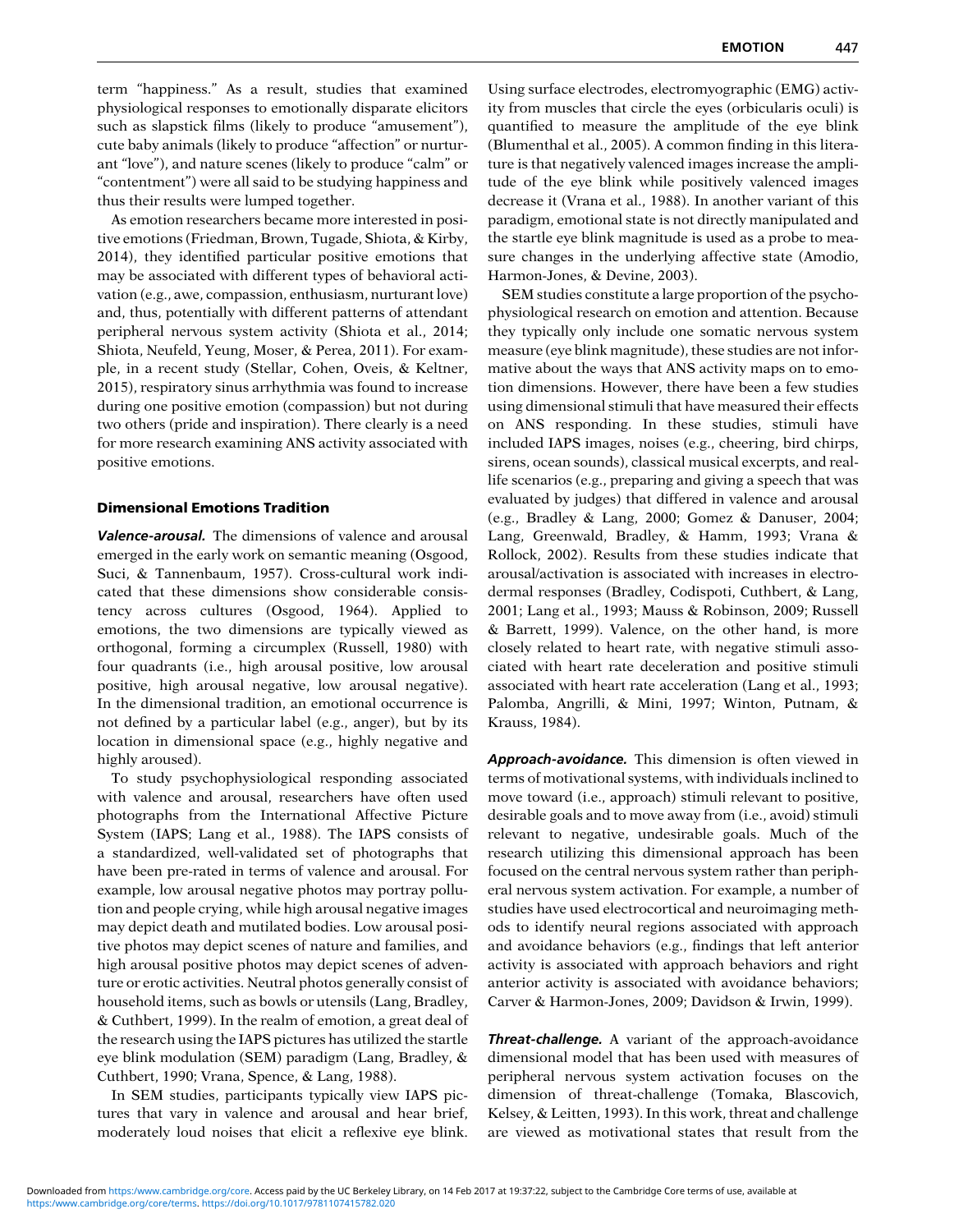individual's perception of situational demands. To the extent that individuals believe they have the resources to meet these demands, they will appraise the situation more as a "challenge" and move toward it. On the other hand, to the extent that they believe they do not have the resources to meet the demands, they will appraise the situation more as a "threat" and withdraw or move away from it. This model posits that different patterns of ANS activity (referred to as sympathetic-adrenomedullary responding) are associated with threat and challenge. Challenge is associated with a pattern of ANS responding that mobilizes the body by increasing heart rate, increasing cardiac output, decreasing left-ventricular ejection time, and decreasing total peripheral resistance. Threat is associated with activation of the pituitary–adrenocortical axis, which inhibits the sympathetic-adrenomedullary challenge response and produces greater total peripheral resistance (Blascovich, Mendes, Hunter, Lickel, & Kowai-Bell, 2001; Blascovich & Tomaka, 1996; Tomaka et al., 1993).

#### SIGNALING CONSPECIFICS

In discussions of emotion signaling systems, facial expressions and vocalizations have reigned supreme (Ekman et al., 1972a; Scherer, Banse, Wallbott, & Goldbeck, 1991). Although undeniably important, this has led to an unfortunate under-appreciation of the role the ANS plays in producing visible changes in bodily appearance that provide valuable information about conspecifics' emotional state (Campos, Mumme, Kermoian, & Campos, 1994; Ekman, 1993; Keltner & Kring, 1998; Levenson, 2003). The ANS produces a wide array of appearance changes related to emotion that we (Levenson, 2003) have previously grouped into four general areas: (a) coloration; (b) moisture and secretions; (c) protrusions; and (d) appearance of eyes.

## Coloration

ANS-mediated changes in tissue coloration provide important information about emotional states. Facial reddening (flushing of the facial derma) is often associated with anger or rage (Tomkins, 1984). This reddening is caused by hormonal and vasodilator responses that direct blood to facial tissues. Facial reddening also occurs in blushing, with the reddening often extending to the neck and torso (Leary, Britt, Cutlip, & Templeton, 1992). Blushing is associated with the self-conscious emotions of embarrassment, guilt, or shame (Castelfranchi & Poggi, 1990; Edelmann, 1987; Keltner & Anderson, 2000; Keltner & Buswell, 1997). Blanching, or facial pallor, is the opposite of facial reddening. It results when blood is directed away from the facial skin due to the vasoconstriction of the facial veins. Blanching is typically associated with fear (Levenson, 2003).

Research on facial coloration has usually employed laser Doppler flowmetry (Sarnik, Hofirek, & Sochor, 2007), which measures movement of blood cells, or photoplethysmography (Allen, 2007; Shearn, Bergman, Hill, Abel, & Hinds, 1990), which measures blood volume. Additionally, skin temperature can provide an index of the changes in blood flow that are responsible for changes in coloration (Drummond & Lance, 1987).

#### Moisture and Secretions

In functionalist views, sweating is seen as part of the body's "fight or flight" response, with sweat on the soles of the feet increasing the friction between the foot and ground, and sweat on the palms increasing tactile sensitivity (Adelman, Taylor, & Heglund, 1975; Smith, Cadoret, & St-Amour, 1997). Sweating in response to emotional stressors is typically studied by examining electrodermal activity (EDA) in areas of the body where eccrine sweat glands are concentrated (e.g., palmar surface of hands, soles of feet). Unlike other sweat glands that are primarily stimulated by increases in temperature, eccrine glands are particularly sensitive to psychological stimulation. Eccrine glands have small tubes with openings at the surface of the skin. As SNS activation increases, sweat rises in the tubes, eventually overflowing onto the surface of the skin. EDA activity is typically determined using Ohm's Law, which establishes the relationships among voltage, current, and resistance. For example, to assess skin conductance (the inverse of resistance), a small fixed voltage is applied between pairs of surface electrodes and the resultant current flow is measured (Boucsein et al., 2012; Fowles et al., 1981). EDA can also be measured using thermal imaging (Krzywicki, Berntson, & O'Kane, 2014) or by using ventilated sweat capsules to collect pooled sweat from larger extremities, torso, and back (Bain, Deren, & Jay, 2011; Machado-Moreira & Taylor, 2012; Morris, Cramer, Hodder, Havenith, & Jay, 2013).

Salivation also provides valuable information about emotional states. Increases in salivation are typically associated with disgust (Angyal, 1941; Levenson, 2003), whereas foaming at the mouth is associated with extreme anger (Lakoff & Kövecses, 1987). Conversely, dryness of the mouth is associated with fear and anxiety (Bergdahl & Bergdahl, 2000; Brown, 1970). Action of the salivary glands is primarily under the control of the parasympathetic nervous system (PNS; Brown, 1970; Proctor & Carpenter, 2007). Salivary flow can be measured using the passive drool method, which requires participants to drool into funnels placed over test tubes (Navazesh & Christensen, 1982; Navazesh & Kumar, 2008), or by using cotton swabs (i.e., salivettes) that absorb the saliva (Rohleder, Wolf, Maldonado, & Kirschbaum, 2006).

Crying and tearing are typically associated with sadness, although in some cases crying can accompany the experience of joy (Bindra, 1972; Miceli & Castelfranchi, 2003; Vingerhoets, Cornelius, Van Heck, & Becht, 2000). The lacrimal glands located in the upper outer portion of the eye orbit control the production of tears, largely under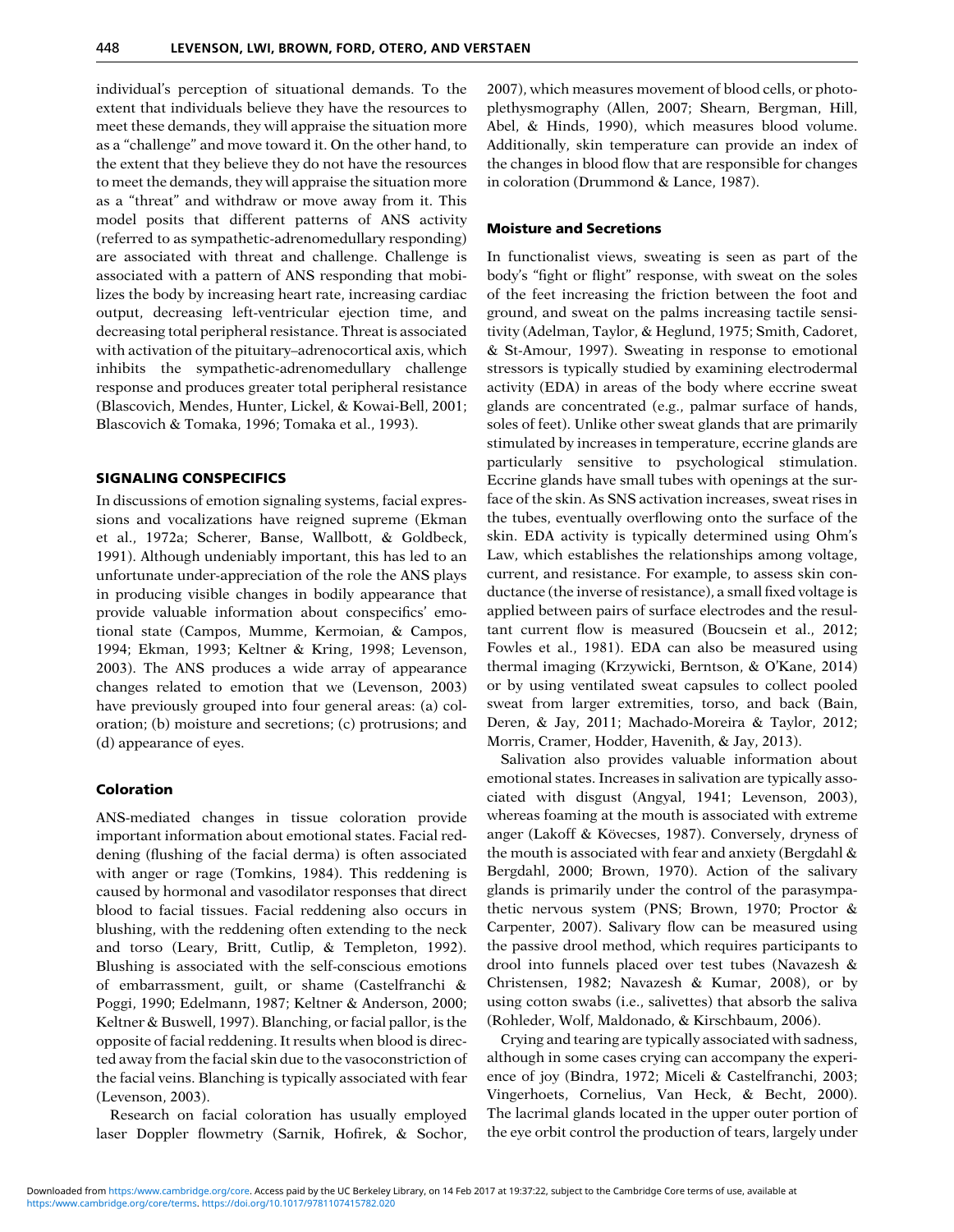PNS control. Crying has been associated with increased autonomic and somatic activation (Gross et al., 1994). Crying is typically measured using self-report questionnaires assessing the frequency of crying and proneness to cry (Laan, Van Assen, & Vingerhoets, 2012; Vingerhoets et al., 2000). A few studies have employed observational measures of crying or direct assessment of lacrimal flow (Delp & Sackeim, 1987; Gross et al., 1994).

Although sexual arousal is not considered to be an emotion per se by many emotion theorists, it clearly has strong connections with emotional states. Female genital lubrication is associated with sexual excitement, functioning to create a more favorable environment for sexual activities and having important signal value for potential sexual partners (Masters, 1959; Salonia et al., 2010). Female genital arousal can be measured using a photoplethysmograph that is built into a tamponshaped device (Sintchak & Geer, 1975).

## Protrusions

Piloerection and genital erection both provide valuable information for conspecifics. Piloerection, or the visible erection of hair on the body, was documented in animals and humans by Darwin (1936). It results from muscle contractions at the base of the hair follicle that are activated by the SNS (Benedek & Kaernbach, 2011; Benedek, Wilfling, Lukas-Wolfbauer, Katzur, & Kaernbach, 2010). Although typically thought of as a thermoregulatory response to cold, piloerection has gained increased interest as an indicator of psychological states including fear, anger, awe, surprise, and enjoyment (Keltner & Haidt, 2003; Maruskin, Thrash, & Elliot, 2012; Panksepp, 1995). Piloerection can be measured using an optical recording device in a tube attached to the skin that is sensitive to small elevations at the skin surface (Benedek et al., 2010).

Genital erection results from vasodilation. In males vasodilation under the control of the PNS causes blood to fill the corpora cavernosa of the penis during sexual arousal (Andersson & Wagner, 1995). Penile erection was originally measured using a cuff device to detect changes in penile volume (Freund, 1991; Freund, Sedlacek, & Knob, 1965), but now is more typically measured using mercury-in-rubber strain gages applied to the penis to detect changes in penile circumference (Kuban, Barbaree, & Blanchard, 1999).

#### Appearance of Eyes

Pupil size is controlled by the joint action of SNS and PNS fibers. Changes in pupil diameter typically occur in response to changing light conditions but also occur in response to emotional arousal and psychological states such as exertion or mental effort (Beatty, 1982; Bradley, Miccoli, Escrig, & Lang, 2008; Hess & Polt, 1964; Kahneman & Beatty, 1966; Partala, Jokiniemi, &

Surakka, 2000). Pupil dilation has been associated with sadness and fear (Harrison, Singer, Rotshtein, Dolan, & Critchley, 2006; Harrison, Wilson, & Critchley, 2007), whereas pupil constriction has been associated with anger (Boucher & Ekman, 1975). Pupil size is typically measured using eye-tracking systems that use reflected light to determine changes in pupil dilation (Duchowski, 2007).

## PROVIDING INTEROCEPTIVE INFORMATION

Interoception refers to the perception of one's internal bodily states. In a number of theories of emotion, this information is critical for constructing subjective emotional experience (James, 1884; Levenson, 2003) and in motivating environmental appraisals (Schachter & Singer, 1962). People commonly report perceiving differentiated bodily feelings for various emotions (e.g., heart pounding in fear, lump in the throat in sadness, stomach churning in disgust, ready to explode in anger; Roseman, Wiest, & Swartz, 1994). Large survey studies have found considerable cross-national consistency in the relations between particular sensations and particular emotions (Scherer & Wallbott, 1994). Nonetheless, there is considerable debate over whether individuals can in fact perceive physiological information accurately from the body (Pennebaker, 1982). Moreover, this is likely an area in which important individual differences exist (Khalsa, Rudrauf, Sandesara, Olshansky, & Tranel, 2009; Mandler, Mandler, & Uviller, 1958).

Anatomical data suggest a plausible neural pathway that subserves the perception of differentiated physiological information from the body. In humans, an afferent pathway conveys continuous feedback on the physiological condition of the body, relaying that information for representation in the anterior portion of the insular cortex (Craig, 2002, 2009). Evidence from neuroimaging studies suggests that interoception and emotional experience share the same functional neural architecture within the insular cortex. The regions of the anterior insular cortex that are active during interoception are also active during emotional experience (Zaki, Davis, & Ochsner, 2012). Importantly, the degree of activity within these regions correlates with the intensity of participants' emotional experience, further solidifying the link between interoception and subjective emotional experience (Zaki et al., 2012).

Other data suggest that distinct regions within the insular cortex subserve concurrent interoceptive and affective processing roles, with the insula relaying and integrating information from diverse neural systems (Simmons et al., 2013). Some researchers have argued that instead of simply relaying information from the body, interoceptive experience may instead reflect limbic predictions about the expected state of the body (Barrett & Simmons, 2015).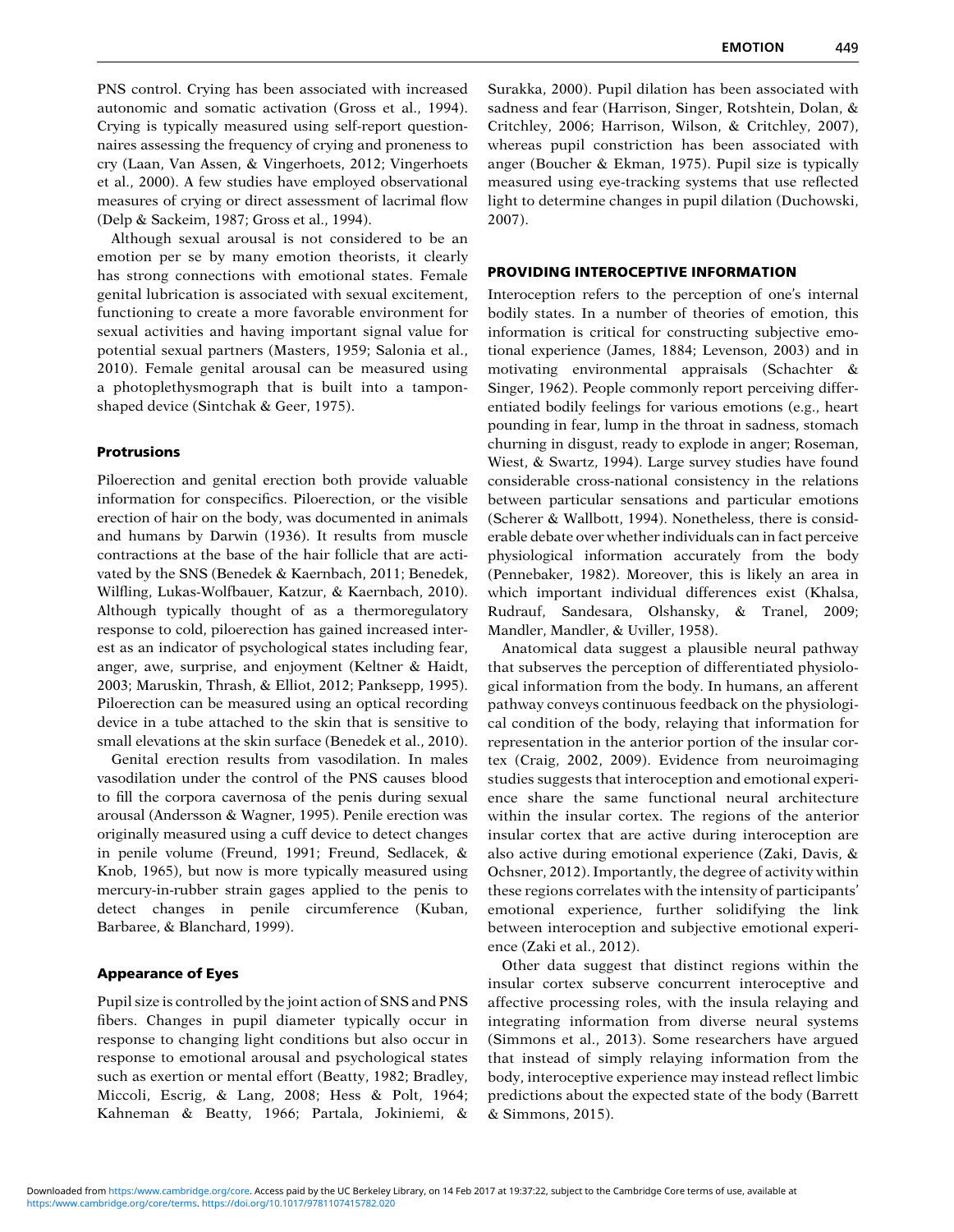## Measuring Individual Differences in Interoceptive **Processing**

A number of methods have been used to measure individual differences in interoceptive sensitivity, with most focusing on sensitivity to information from the cardiovascular system. Examples include tasks where individuals count their heartbeats (Schandry, 1981) and those where individuals indicate whether a series of tones match their heart rate (Katkin, 1985). These methods are vulnerable to confounds such as a lack of control over the amount of access individuals have to peripheral pulse information (e.g., individuals can increase sensitivity to the peripheral pulse by placing their elbow or wrist on a hard surface). Further, the ability of individuals to discriminate heart rate often hovers around chance level. Nonetheless, heartbeat detection tasks have shown some predictive validity, with strong visceral perception being associated with heightened subjective experience of emotions (Wiens, Mezzacappa, & Katkin, 2000) and greater emotional intelligence (Schneider, Lyons, & Williams, 2005).

More invasive measures of interoceptive awareness have also been utilized, such as bolus infusions of isoproterenol, a non-selective beta adrenergic agonist that increases heart rate. In one such study, infusions were delivered sequentially through intravenous catheters and participants were asked to rate changes in heart rate (Khalsa et al., 2009). Unfortunately, such invasive measures are impractical for most research settings.

Because the experience of interoceptive sensations is continuous, newer methodologies that capture ongoing, moment-to-moment changes in perceived body states seem promising. Our laboratory has utilized emotioneliciting stimuli to induce deviations in physiological arousal, and measured the synchrony (or coherence) between physiological systems and subjective emotional experience over time. Using this method, we found that individuals with heightened levels of physiological awareness training (i.e., Vipassana meditators) had higher levels of synchrony between their emotional ratings and physiology compared to individuals with somatic body awareness training (i.e., dancers) and individuals without either kind of training (Sze, Gyurak, Yuan, & Levenson, 2010). These findings provide indirect support for the usefulness of measuring the synchrony between physiology and subjective emotional experience when assessing interoceptive sensitivity. Importantly, emotion regulation strategies such as expressive suppression have been found to reduce the synchrony between emotional ratings and physiology (Dan-Glauser & Gross, 2013) and thus must be considered when assessing interoceptive sensitivity in this way.

Although there is some evidence that interoceptive sensitivity shows consistency across physiological systems (Herbert, Muth, Pollatos, & Herbert, 2012), the question remains as to which systems are most useful in studies of emotion. The primary measure in almost all studies of interoceptive sensitivity to date has been heart rate,

which has the advantage of being easy to measure on a continuous basis. However, other peripheral nervous system responses that produce more powerful physical sensations and thus are more likely to be incorporated into subjective emotion experience could prove to be even more useful (e.g., measures of cardiac contractility, respiration, gastric activity, muscle tightening).

#### Interoception and Empathy

Our bodies can mirror changes in the physiological states of others through emotional contagion; these mirrored physiological responses provide valuable information about others' emotional state (Preston & De Waal, 2002). This notion is consistent with early empirical evidence that individuals whose peripheral physiology most closely mirrored that of another person were most accurate in rating that person's level of negative emotion over time (Levenson & Ruef, 1992). A number of lines of evidence underscore the importance of autonomic activity in recognizing the emotions of others. These include findings that: (a) greater interoceptive awareness is linked to greater empathy (Fukushima, Terasawa, & Umeda, 2011); (b) attending to interoceptive cues preceding an empathy task enhances neural activity in emotion-related neural regions when individuals empathize (Ernst, Northoff, Böker, Seifritz, & Grimm, 2013); (c) individuals suffering from pure autonomic failure, a form of dysautonomia, do poorly on questionnaire measures of emotional empathy (Chauhan, Mathias, & Critchley, 2008); and (d) a patient with "two hearts," one endogenous and one artificial (a small mechanical pump), each producing different patterns of visceral information, had social cognitive deficits including deficits in empathy (Couto et al., 2013).

## REDUCING AROUSAL

Although historically the peripheral nervous system's role in preparing the body for action has been emphasized (e.g., support for fighting and fleeing), it also plays a critical role in reducing arousal. This can take a number of forms including: (a) restoring equilibrium after bouts of highlevel arousal; (b) supporting low arousal bodily activities (e.g., resting and digesting); and (c) supporting social functioning (e.g., sexual activity, affiliation). The importance of these arousal-reducing functions is often underappreciated in psychophysiological theories. In our view, an organism that cannot deactivate by calming, soothing, and preserving resources when needed is at least as vulnerable in the long term as an organism that cannot activate by increasing arousal and expending resources when needed.

The ANS plays a critical role in these deactivating processes. For many organs, dual innervation by fibers from the SNS and PNS provides exquisite control over both activation and deactivation. A classic example is seen in the control of heart rate, one of the important ways that the outflow of blood to the body is regulated. SNS fibers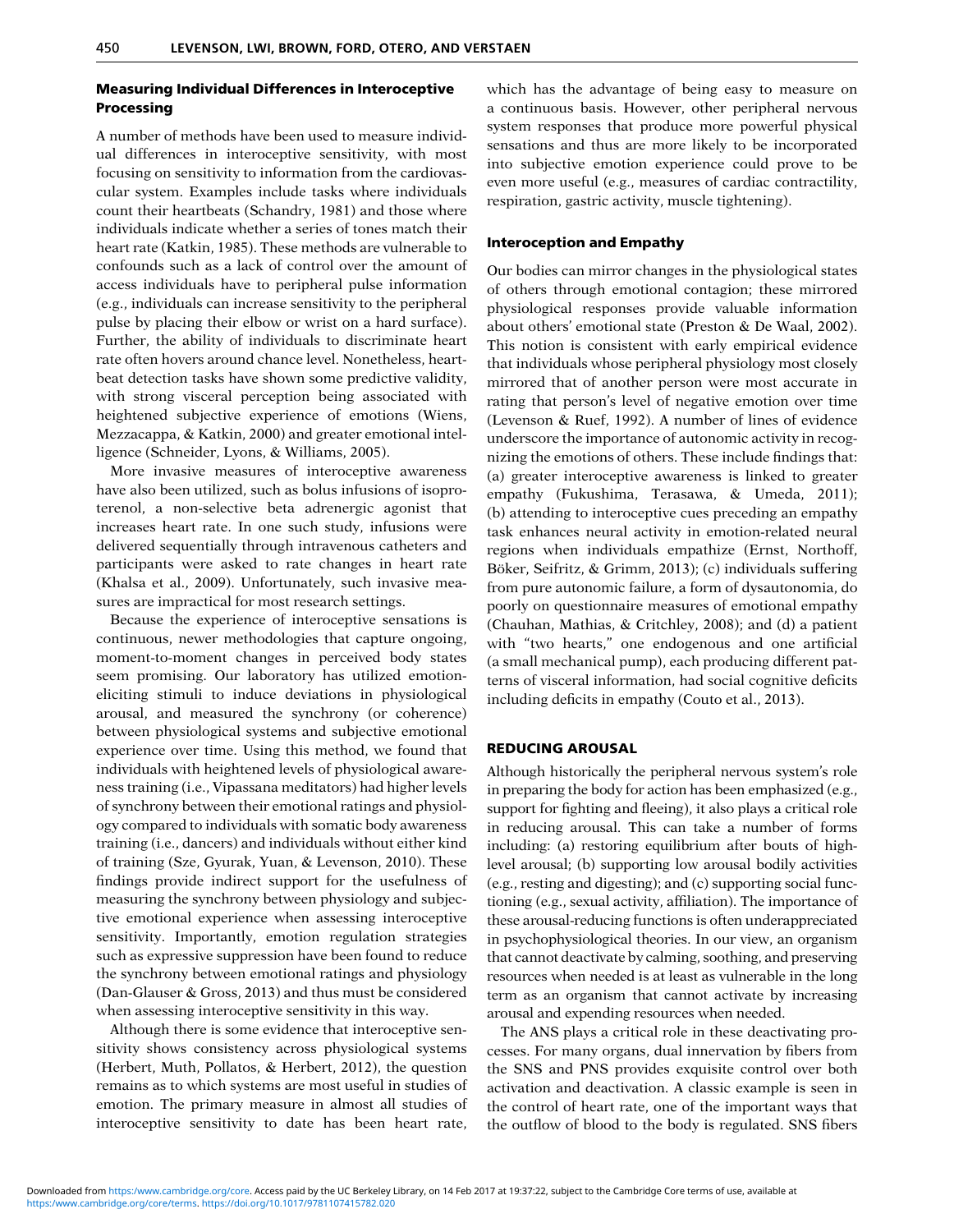increase the firing rate of pacemaker cells in the sino-atrial node of the heart with an attendant speeding of heart rate. PNS fibers have the opposite effect, decreasing the firing rate of pacemaker cells with an attendant slowing of heart rate. Although heart rate can be altered by both SNS and PNS influences, the PNS has been the primary focus in psychophysiological studies of emotion related to reducing arousal.

#### Restoring Equilibrium

The notion that positive emotions provide an "antidote" for the effects of negative emotions is part of our popular culture. For example, the lyrics written in the 1950s to Charlie Chaplin's classic song "Smile" suggest that you "smile though your heart is aching" and "smile through your fear and sorrow." A similar idea is seen in emotion theories that view positive emotions as effective coping strategies for dealing with stress and distress (e.g., Lazarus, Kanner, & Folkman, 1980; Tomkins, 1962). Expanding on this notion, we proposed that certain positive emotions have the capacity to "undo" the autonomic arousal produced by negative emotions and restore autonomic quiescence (Levenson, 1988). This notion was supported in a series of studies that found that the duration of ANS arousal produced by negative emotions (e.g., fear, sadness) was reduced significantly when positive emotions (e.g., contentment, amusement) were introduced experimentally or occurred spontaneously (Fredrickson, 2000; Fredrickson & Levenson, 1998; Tugade & Fredrickson, 2004). This undoing effect was also found in the realm of spontaneous emotional arousal. During discussions by married couples of a problem in their relationship, moments when levels of ANS arousal declined sharply were associated with a shift toward more positive emotional behaviors compared to moments where these declines did not occur (Yuan, McCarthy, Holley, & Levenson, 2010).

#### Low Arousal Bodily Activities

The PNS has been characterized as a "rest and digest" or "feed and breed" system (Herlihy, 2013; McCorry, 2007). With regard to "rest," PNS functioning has been linked with better sleep quality (Werner et al., 2015), which is thought to promote better long-term emotional outcomes (Walker & Harvey, 2010). With regard to "digest," the PNS increases salivary secretions to facilitate the swallowing of food and increases gastric motility and secretions to process and absorb nutrients (Quigley, 2004). Disruptions in the gastric system are often accompanied by negative emotions, which may help explain links between PNS activity and gastric symptoms (e.g., dyspepsia; Haug et al., 1994).

## Supporting Social Functioning

The polyvagal theory (Porges, 2001) posits that the activation of the vagus nerve – a primary pathway of the PNS – is

a critical part of a neural circuit that facilitates social interaction and flexible responses in social situations (e.g., Porges, 2007). Given its efferent connections to the heart and other visceral organs important in emotion and communication (e.g., soft palate, pharynx, larynx, facial muscles, etc.), the vagus nerve is anatomically well situated to play a central role in the experience and expression of emotion in social contexts. This idea draws empirical support from studies demonstrating a link between measures that reflect vagal activation (e.g., respiratory sinus arrhythmia) and measures of social engagement, prosociality, compassion, and flexibility (Butler, Wilhelm, & Gross, 2006; Hopp et al., 2013; Kogan et al., 2014; Muhtadie, Koslov, Akinola, & Mendes, 2014; Stellar et al., 2015).

## METHODOLOGICAL ISSUES

At first glance, conducting a psychophysiological study of emotion should be extremely simple. You merely recruit some undergraduates, hook them up to a finger pulse device, show them pictures of guns being pointed at them, and measure changes in heart rate. If heart rate increases, you can count this as evidence for the proposition that heart rate increase is part of the ANS "signature" for fear. Moreover, in future studies, whenever you notice that a subject's heart rate increases, you can use that as prima facie evidence that this person is in fact afraid. What could be simpler?

This seeming simplicity, of course, is completely illusory. In their discussion of psychophysiological inference, Cacioppo and Tassinary (1990, p. 28) note: "There is little to be gained ... by simply generating an increasingly lengthy list of 'correlates' between psychological and physiological variables." Underlying their position is the realization that links between psychological and physiological states are rarely one-to-one, but rather are more likely to be one-to-many, many-to-one, or, most likely, many-to-many. Thus, in our imaginary study, fear is likely linked with a number of physiological responses in addition to increased heart rate, and increased heart rate is likely to be linked with a number of emotional, attentional, psychological, and non-psychological states in addition to fear. Moreover, in our imaginary study we neglected to establish whether our picture of the pointed gun in fact produced fear, another emotion, some blend of emotions, or no emotion in each of our subjects. And we do not know from the description provided whether the ANS data were obtained at a reasonable time and reduced in a reasonable way to capture the period of time in which the ANS was actually responding in the service of the emotion we hoped to elicit. Finally, we do not know if reasonable nonemotional baselines were established against which emotional responses could be measured (Levenson, 1983). These baselines help control for individual differences among subjects in resting physiological levels and changes in these levels that occur over time in studies that use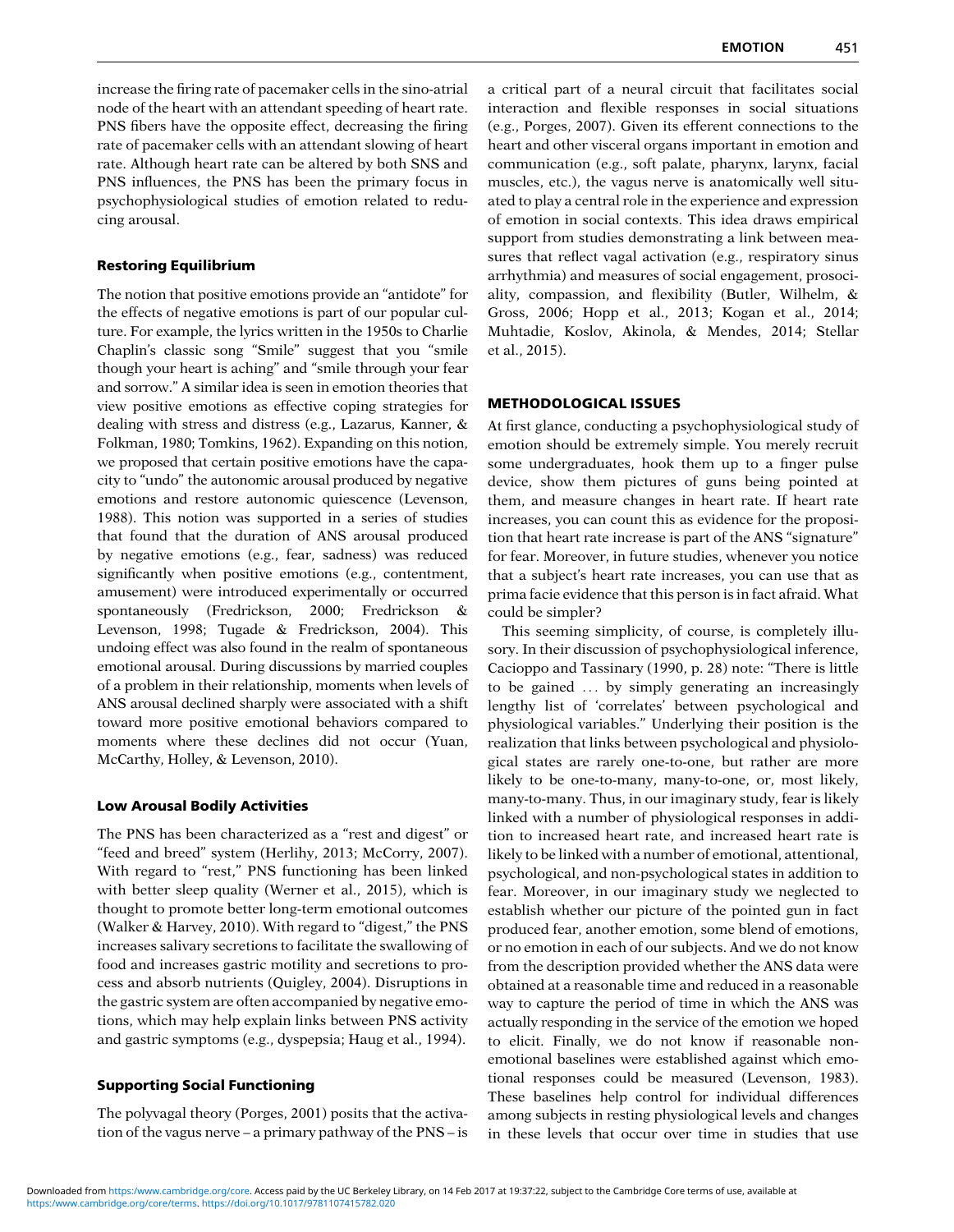within-subject designs (e.g., the typical practice of exposing individual subjects to multiple emotion-eliciting trials).

In our view, psychophysiological studies of emotion are anything but simple, and they require great care and serious commitment if results are going to be meaningful and informative. This is not meant to be offputting or discouraging. At this juncture, many of the major methodological issues that have plagued this research area are well known and addressable. In the following sections, we consider some of the most important of these issues (see also Chapter 27, this volume).

## Selecting Stimuli

Many laboratory stimuli produce different emotions across individuals and produce blends or sequences of different emotions within individuals. Associating physiological correlates to particular emotions will only be meaningful if the physiological information is obtained when subjects are actually in the throes of those emotions (see section on verification below). Emotion elicitation is a key challenge for studies in both the discrete and dimensional traditions. Studies depend on the experimenter being able to create conditions under which participants will experience the target emotional states of interest at a particular point in time. Because many studies are concerned with differences among discrete emotions or dimensions, there is the additional challenge of keeping elicitation conditions for different emotional states as comparable as possible. If this challenge is not met, emotion type can easily become confounded with elicitation method (Stemmler, 1989).

As an example of this issue, consider a study interested in comparing ANS responding in disgust versus amusement (or avoidance versus approach). For disgust (or avoidance), the film is silent and consists of the camera slowly scanning a plate of horribly rotting food. For amusement (or approach), the film has a sound track and consists of a comedy monologue that requires the subject to keep track of a fairly complicated set of social relationships and events. If ANS differences are found (or CNS differences in studies measuring brain activity), are they related to the emotions, the differences in sensory information, the different kinds and amounts of cognitive processing required, or something else?

Stimulus selection challenges also derive from the fact that some elicitors are not very effective in producing some emotions. For example, short films can be very effective for producing disgust, amusement, and sadness, but not for producing anger (Gross & Levenson, 1995). Musical excerpts can be effective for producing sadness, amusement, and pride, but not disgust (Juslin & Laukka, 2004). Thus, the set of emotions under study can constrain the choices of stimulus type and vice versa.

Finally, some kinds of emotional stimuli may produce emotions that are simply too weak and ambiguous to activate physiological responses reliably. This can be particularly problematic in contexts where weak stimuli are used for other reasons (e.g., fMRI studies that measure peripheral nervous system activity but also must limit movement to comply with the demands of signal processing in the scanner environment). Recognizing the emotional content in a stimulus (e.g., recognizing that a smiling face is happy and that a frowning face is sad) is not likely to have the same impact on peripheral nervous system responding as being fully in the throes of happiness or sadness.

## Verifying Emotional Elicitation

Even the most carefully validated emotion-eliciting stimulus will likely produce different emotional responses in different subjects. Thus, even with the quite powerful disgust film described above, there will be subjects who respond with disgust, others who respond with disgust followed by amusement, others who show anticipatory fear, and yet others who become enraged at being exposed to such unpleasant material. Lumping the physiological data from all of these subjects into the same "disgust" bin makes little sense.

Self-report ratings of emotions experienced in response to emotional stimuli are useful in the verification process. The ratings should assess both targeted and non-targeted emotions on a multi-point intensity scale to determine whether targeted emotions are present and most prominent. In some studies we have obtained continuous ratings of the targeted emotion using a rating dial (Mauss, Levenson, McCarter, Wilhelm, & Gross, 2005; Ruef & Levenson, 2007), which also reveals temporal information such as onset and offset times.

Measures of facial behavior can also be valuable in verifying emotional states and in establishing temporal characteristics of emotional responses. Video recordings of subjects can be coded by raters without formal training (i.e., the "cultural informants" approach) or by trained coders using well-established coding schemes. Some of the available coding systems that reflect different theories and methodological considerations include: (a) anatomically based coding of facial movements (e.g., Facial Action Coding System; Ekman & Friesen, 1978), (b) coding for discrete emotions (e.g., Emotional Expressive Behavior System; Gross & Levenson, 1993), (c) coding for dimensions (e.g., Facial Expression Coding System; Kring & Sloan, 2007), and (d) coding for emotional behaviors in interpersonal interactions (e.g., Specific Affect Coding System; Coan & Gottman, 2007). In addition, electromyography from muscles that lower the eyebrows (corrugator) and those that raise the lip corners (zygomatic major) can be useful in providing dimensional information on valence and timing. Automated systems for analyzing facial behavior continue to be refined (e.g., Cohn & De la Torre, 2015) and may become increasingly useful in future studies.

Finally, even when using previously validated stimuli, it is important to obtain new data confirming that these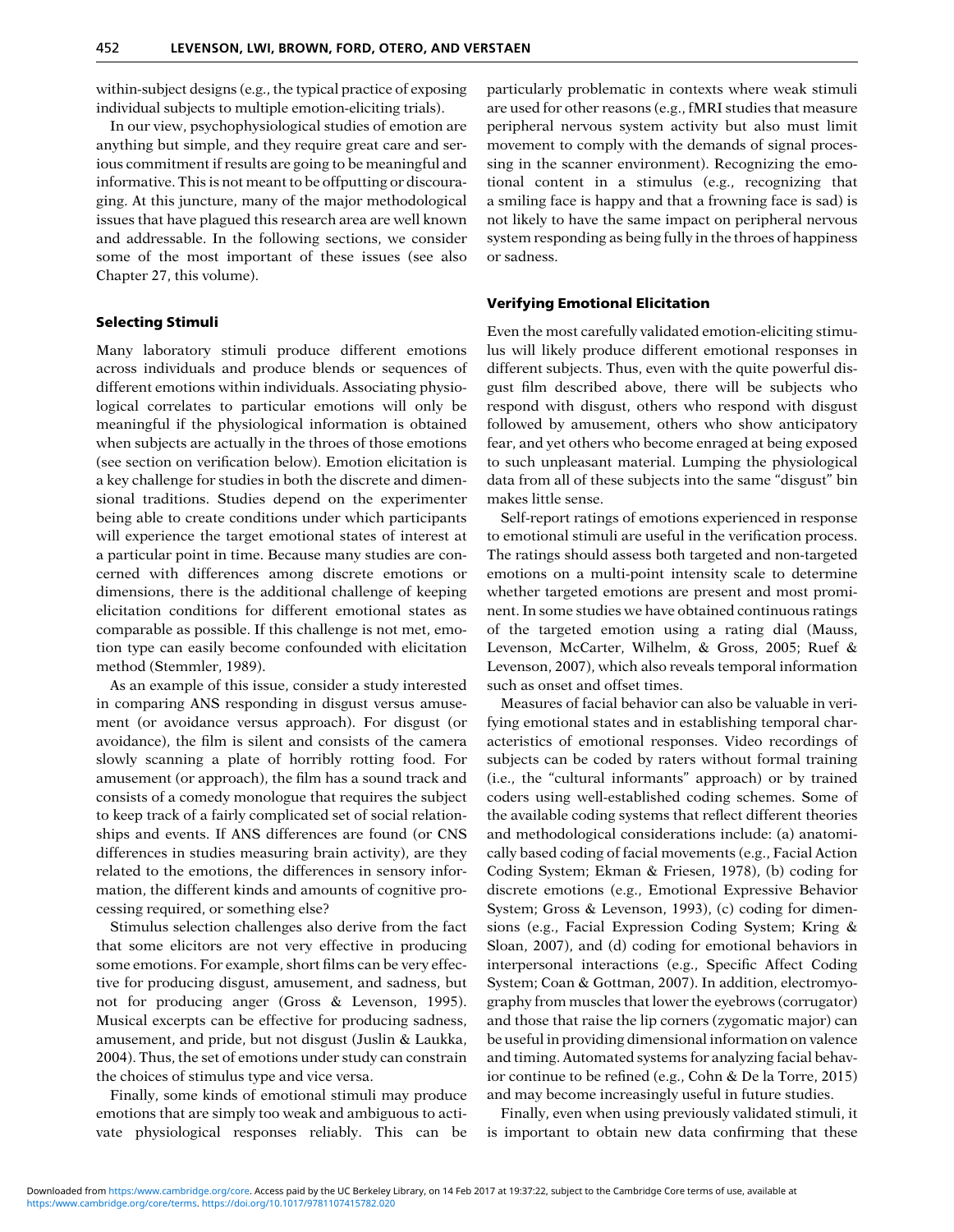work with the populations under study. For example, we have found that films depicting medical procedures that are quite effective in eliciting disgust in younger participants are not as effective with older individuals, who may view medical procedures in quite different ways (Kunzmann, Kupperbusch, & Levenson, 2005). Similarly, there may be important differences between individuals from different cultures (Levenson, Soto, & Pole, 2007; Soto, Levenson, & Ebling, 2005; Soto et al., 2012).

## SELECTING PHYSIOLOGICAL MEASURES

Historically, heart rate has been the most common measure used in psychophysiological studies of emotion (Kreibig, 2010; Mauss & Robinson, 2009). The popularity of heart rate reflects its relative ease, inexpensiveness, and reliability. Heart rate can readily be assessed using surface electrodes to detect the electrocardiogram or photoplethysmography to detect surges of blood in the periphery (Jennings et al., 1981). In addition, quite robust computer algorithms are available to automate the computation of heart rate from digitized data. On the other hand, heart rate clearly exemplifies the one-tomany issue in psychophysiological inference, having been linked with a host of different physiological and psychological states, including arousal and valence (Bradley & Lang, 2000; Lang et al., 1993; Vrana & Rollock, 2002), attentional processing (Libby, Lacey, & Lacey, 1973), sympathy and distress (Eisenberg et al., 1988), and somatic demand (Obrist, Webb, Sutterer, & Howard, 1970).

Heart rate is influenced by both the SNS and PNS and thus is sensitive to a variety of ANS influences. Contemporary psychophysiological studies of emotion have become increasingly concerned with separately estimating SNS and PNS effects. This interest reflects theoretical advances in our understanding of the structure of the PNS and its role in emotion (Porges, 2001). These more recent studies have begun to move away from an exclusive focus on negative, high arousal emotions (which often involve high levels of SNS action) toward an increasing interest in self-conscious emotions (e.g., embarrassment, pride), positive emotions, and low arousal affective states (which often involve PNS action). For researchers interested in linking emotion with activation by particular branches of the ANS, heart rate by itself is not informative.

Assessing SNS influences. SNS activity in emotion is often indexed using measures of cardiac pre-ejection period and electrodermal activity. At one time, power in low frequency bands derived from spectral analysis of heart rate variability was also proposed as an index of SNS influences on the heart (Akselrod et al., 1981), but this now appears to reflect PNS influences as well (Houle & Billman, 1999; Reyes del Paso, Langewitz, Mulder, Roon, & Duschek, 2013) .

Pre-ejection period. Pre-ejection period (PEP) is a relatively pure measure of SNS influence on the heart (Newlin & Levenson, 1979; see also Chapter 9, this volume). PEP reflects cardiac contractility, which is primarily controlled by beta-adrenergic influences and the neurotransmitter norepinephrine. PEP is calculated as the time between ventricular depolarization (typically measured as the Q-point on the electrocardiogram) and the opening of the aortic valve that marks the beginning of the flow of blood out of the left ventricle. The opening of the aortic valve was originally measured using the phonocardiogram to detect the related heart sound (Newlin & Levenson, 1979), but now is typically measured as the B-point on the  $\Delta z/\Delta t$  signal derived from impedance cardiography. Shorter PEP times indicate greater left-ventricular contractile force, which is a highly effective way for the heart to increase its output of oxygenated blood in times of high metabolic need.

PEP has been linked to a number of emotional states including negative approach-oriented emotions like anger (Sinha, Lovallo, & Parsons, 1992; Herrald & Tomaka, 2002), but also positive emotions and reward (Brenner, Beauchaine, & Sylvers, 2005). Shortened PEP has also been observed in avoidance-oriented emotions like fear and anxiety, although perhaps to a lesser extent than in approach-oriented emotions (Mendes, Major, McCoy, & Blascovich, 2008).

Measuring PEP is relatively resource- and expertiseintensive. Subtle variations among individuals in the shape and dynamics of the impedance cardiography signal and the vulnerability of the signal to movement artifacts can create difficult challenges (Sherwood et al., 1990). As a result, signal detection algorithms are quite complex, often resorting to estimating rather than actually measuring critical signal features (Lozano et al., 2007) and requiring the averaging of multiple waveforms to increase signal-to-noise ratios (with attendant loss of temporal resolution). Laboratories contemplating measuring PEP should plan on devoting a significant period of time to mastering electrode placement and becoming familiar with signal idiosyncrasies. This effort is definitely worthwhile; in addition to PEP, impedance cardiography can provide a number of other extremely valuable measures of cardiovascular activity (e.g., stroke volume and cardiac output), as well as respiration.

Electrodermal activity. Electrodermal activity (EDA) has a long history in psychophysiological research on emotion (Boucsein et al., 2012; Landis, 1930). EDA is typically used to measure the activity of the eccrine sweat glands, which are innervated by the SNS. Importantly, unlike other organ systems that are innervated by the SNS, the neurotransmitter for the sweat glands is acetylcholine rather than norepinephrine. Reflecting this unique neurochemistry, EDA has demonstrated dissociations from other sympathetic indicators, and thus may not be useful as a sole indicator of SNS functioning (Kreibig, Schaefer, & Brosch, 2010).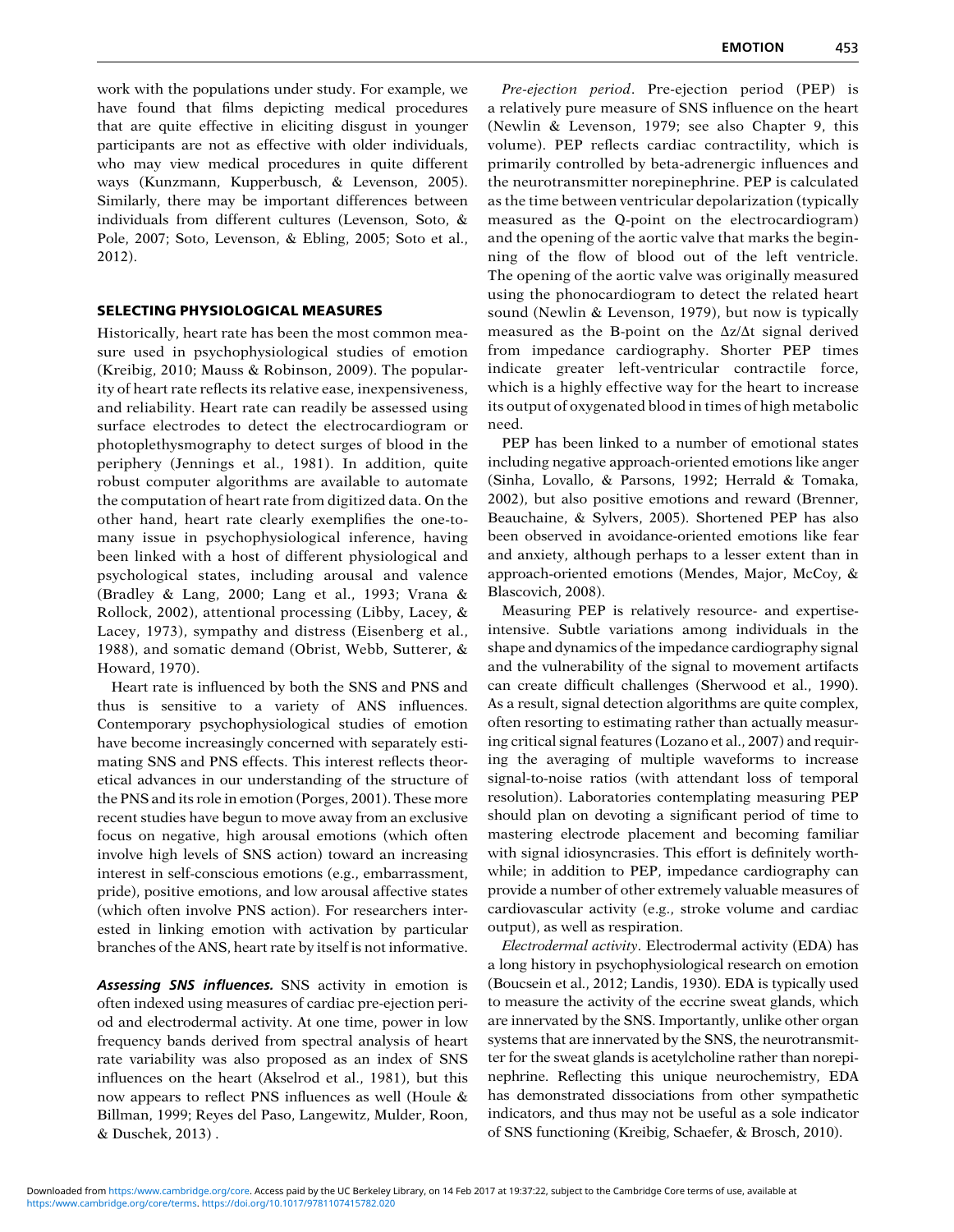EDA is one of the most common measures used in the broader psychophysiological literature (Cacioppo & Tassinary, 1990) and is also commonly used in emotion research (Kreibig, 2010). Although skin potential can be measured directly (Fowles et al., 1981), it is more typically measured indirectly (e.g., applying a small constant voltage to a pair of surface electrodes and measuring the resultant current flow). Measured in this way, EDA does not involve the amplification of small electrical signals from the body, and thus it is much less vulnerable to noise and movement artifacts than most other psychophysiological signals (Fowles et al., 1981). One caveat is that EDA, because of its cholinergic neurochemistry, is profoundly affected by cholinergic medications (e.g., antihistamines, tricyclic antidepressants, bronchodilators, dementia medications, barbiturates, muscle relaxants). Because so many drugs have these effects, it is important to control for medications in studies of EDA. This is especially important in studies using older participants and clinical populations, where complex drug histories will be common. Studies that do not control for these medications when comparing EDA between young and old participants or between patients (psychiatric or medical) and normal controls are likely to confound medication effects with the group differences of interest (similar precautions should be taken for medications that affect other aspects of ANS responding, such as beta-blockers and alpha-blockers in studies using cardiovascular measures).

EDA is often viewed as reflecting ANS activation and preparation for action, corresponding to the arousal dimension of emotion (Kreibig, 2010). EDA has also assumed a prominent role in the influential "somatic marker" model of emotion (Bechara, Damasio, Tranel, & Damasio, 1997). In this model EDA is viewed as a nonconscious signal that reflects prior emotional experiences, and helps guide people toward making more advantageous future decisions (e.g., whether or not to engage in risky choices).

Assessing PNS influences. In psychophysiological studies of emotion, PNS activity has been most often assessed using measures of cardiac vagal control and, more rarely, by measures of stomach activity.

Cardiac vagal control. Acting via the vagus nerve, the PNS plays an important role in the regulation of heart rate by reducing heart rate at rest (in fact, cardiac pacemaker cells would produce resting heart rates of about 100 bpm if not restrained by vagal action). Vagal influences also produce the respiratory sinus arrhythmia (RSA), which is the periodic slowing of heart rate during expiration and speeding of heart rate during inspiration (Berntson, Cacioppo, & Quigley, 1993b). A number of different methods have been used to estimate cardiac vagal control (Allen, Chambers, & Towers, 2007; Berntson et al., 1997). Some of these methods are based on beat-to-beat variability in heart rate alone, others weight variability based on the typical frequency spectrum of respiration (activity in the band of approximately 0.12–0.4Hz is typically used), and yet others actually measure respiration and use it in their calculations of vagal activity (Grossman, Karemaker, & Wieling, 1991). In reviewing this literature, the argument for measuring respiration seems quite compelling to us. Moreover, it seems prudent in studies using RSA to control for the influence of heart rate and respiration rate, as well as other confounding factors such as age, body mass, and medication.

Measures of cardiac vagal tone have been linked to a wide range of constructs including physiological regulation (e.g., Eisenberg et al., 1995), autonomic flexibility (e.g., Kok & Fredrickson, 2010), positive emotionality (e.g., Gruber et al., 2008), emotion regulation ability (e.g., Diamond, Hicks, & Otter-Henderson, 2011), social engagement (e.g., Hopp et al., 2013), and social sensitivity (e.g., Muhtadie et al., 2014). Given this striking conceptual heterogeneity (i.e., the one-to-many problem), coupled with the use of many different measures and the intermixing of paradigms that assess cardiac vagal tone at rest with those that assess changes in vagal tone in response to experimental stimuli, it is not surprising that links with emotional phenomena are inconsistent. Thus, for example, there are reports of positive associations (e.g., Oveis et al., 2009), negative associations (e.g., Rottenberg, Wilhelm, Gross, & Gotlib, 2002), and no associations (e.g., Bosch et al., 2012) between RSA and positive emotion measures.

Stomach activity. It is important to remember that the vagus nerve is not the only nerve in the PNS and that the vagus innervates many organs other than the heart. Among these other organs, the stomach seems particularly relevant to emotion both as a source of physical sensations (e.g., "butterflies," "churning") and the links these sensations have with emotions such as fear and disgust. Electrical activity from the stomach (electrogastrogram; EGG) can be measured using surface electrodes applied to the abdomen and is typically quantified in terms of activity in particular frequency bands (Stern, Koch, Stewart, & Vasey, 1987). PNS activation is thought to be associated with well-defined activity at frequencies of three cycles per minute (normogastria). Other frequency bands of interest include bradygastria (one to two cycles per minute) and tachygastria (four cycles per minute or greater).

EGG has not been widely used in studies of emotion and existing studies have tended to have very small subject samples. However, associations have been found between EGG responses and disgust reactions (Harrison, Gray, Gianaros, & Critchley, 2010; Shenhav & Mendes, 2014), and arousal to emotional stimuli (Vianna, Weinstock, Elliott, Summers, & Tranel, 2006). One challenge when using EGG in emotion research is the slow periodicity of the signal. Long recording periods (e.g., 30 minutes; Yin & Chen, 2013) may be required to obtain stable estimates of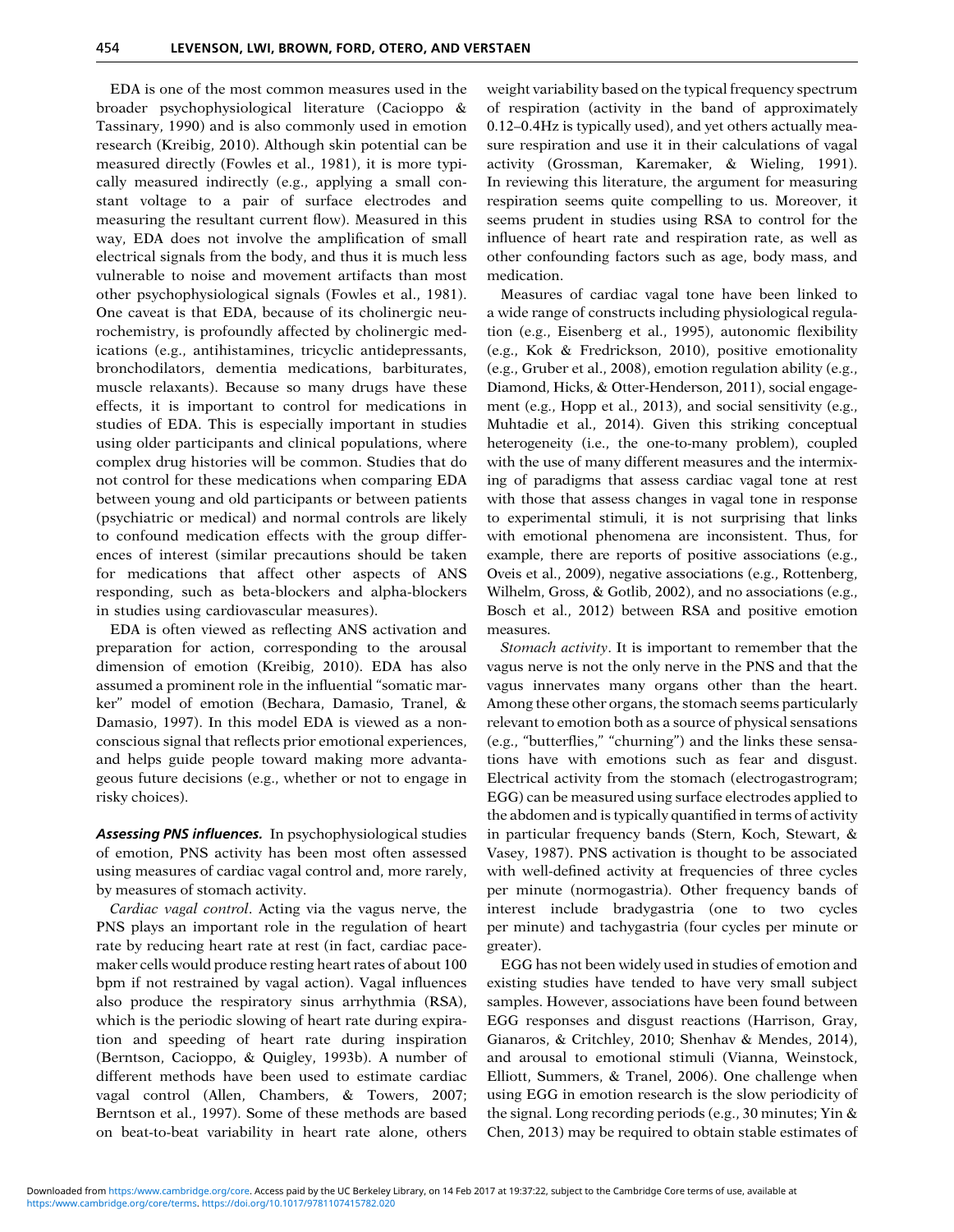power in the frequency bands of interest. This creates additional challenges in the selection of emotional stimuli and the design of experiments. Nonetheless, measures of gastric activity have great potential to help illuminate the role of the PNS in emotion.

## Dealing with Multiple Measures

Including multiple physiological measures is increasingly common in studies of emotion. This creates significant challenges for data reduction and analysis (including the need to control for Type I error). In this section, we will briefly review some of the ways that multiple measures can be handled (see also, Chapter 29 on "Biosignal Processing" in this Handbook).

Data from each measure are typically averaged for the period of emotion elicitation. For comparison, a nonemotional baseline period located close in time is also averaged (see discussion of uses for these baselines in the section on "Methodological Issues" in this chapter). The number of variables can be reduced empirically using factor analytic techniques (e.g., principal component analysis) or on an a priori basis reflecting theory or prior research. As an example of the latter, researchers interested in the threat-challenge dimension typically analyze four specific physiological measures: heart rate, cardiac output, pre-ejection period, and total peripheral resistance, and characterize results in terms of their similarity to the prototypical responses thought to represent threat and challenge (Blascovich, Mendes, Hunter, & Salomon, 1999).

SNS and PNS responses can also be used to characterize patterns of response. "Autonomic balance" reflects the view that SNS and PNS influences are reciprocal (i.e., as the influence of one increases, the influence of the other decreases; Eppinger & Hess, 1915). In contemporary models, the SNS and PNS are viewed as orthogonal dimensions; thus, responding can be situated anywhere in a two-dimensional "autonomic space" (Berntson, Cacciopo, & Quigley, 1993a).



Figure 20.2 Intensity of disgust facial expressions during two-minute film clip.

Another approach to studying patterns in physiology is to examine coherence, or the coordination between emotion response systems over time. Coherence can be examined within the ANS (e.g., heart rate and electrodermal activity) or between the ANS and other emotion systems (e.g., facial expression, subjective emotional experience). Functionalist and evolutionary theories posit that emotions increase coherence within and across physiological systems to facilitate effective responses to environmental demands (Levenson, 1994, 1999). Thus, in response to a predator, fear might organize cardiovascular and electrodermal responses within the ANS to support fleeing, and align those responses with facial expression, vocalization, and subjective experience to facilitate alerting conspecifics. Although most theoretical accounts of emotional coherence envision organization within individuals over time, almost all existing studies have utilized between-subjects designs (e.g., determining whether individuals who have relatively large physiological responses to a given stimulus also have relatively large facial expressive responses) with inconsistent results. However, the few existing within-subject studies have found evidence that some kinds of coherence can be quite sizable during emotion (e.g., correlations between subjective emotional experience and facial expression over time,  $r = 0.74$ , and between facial expression and skin conductance over time,  $r = -0.52$ ; Mauss et al., 2005).

## Timing of Physiological Measurement

Emotions are brief and pulsatile, often occurring in a wavelike form in which each onset–offset cycle lasts for a matter of seconds (Ekman, 1984). Because of these temporal characteristics, great care needs to be taken to ensure that psychophysiological measures are obtained during the time period when the emotion is actually occurring. Researchers need to consider the impact of their stimuli (e.g., is the emotion likely to occur repeatedly throughout presentation, at a particular moment during the presentation, or after the presentation has ended?) when conducting data reduction and analyses

> (see also, Chapter 29 on "Biosignal Processing" and Chapter 27 on "Methodology" in this Handbook). Figure 20.2 illustrates the dynamic complexity of a research participant's emotional response (as indicated by disgust-related facial behaviors) to a disgust-eliciting film that depicts a person drinking fluid from cow intestines. As the visual information in the film changes, the disgust facial behavior waxes and wanes. Researchers need to consider these dynamics in deciding when and how to measure ANS response and determine whether it makes sense to average responses over the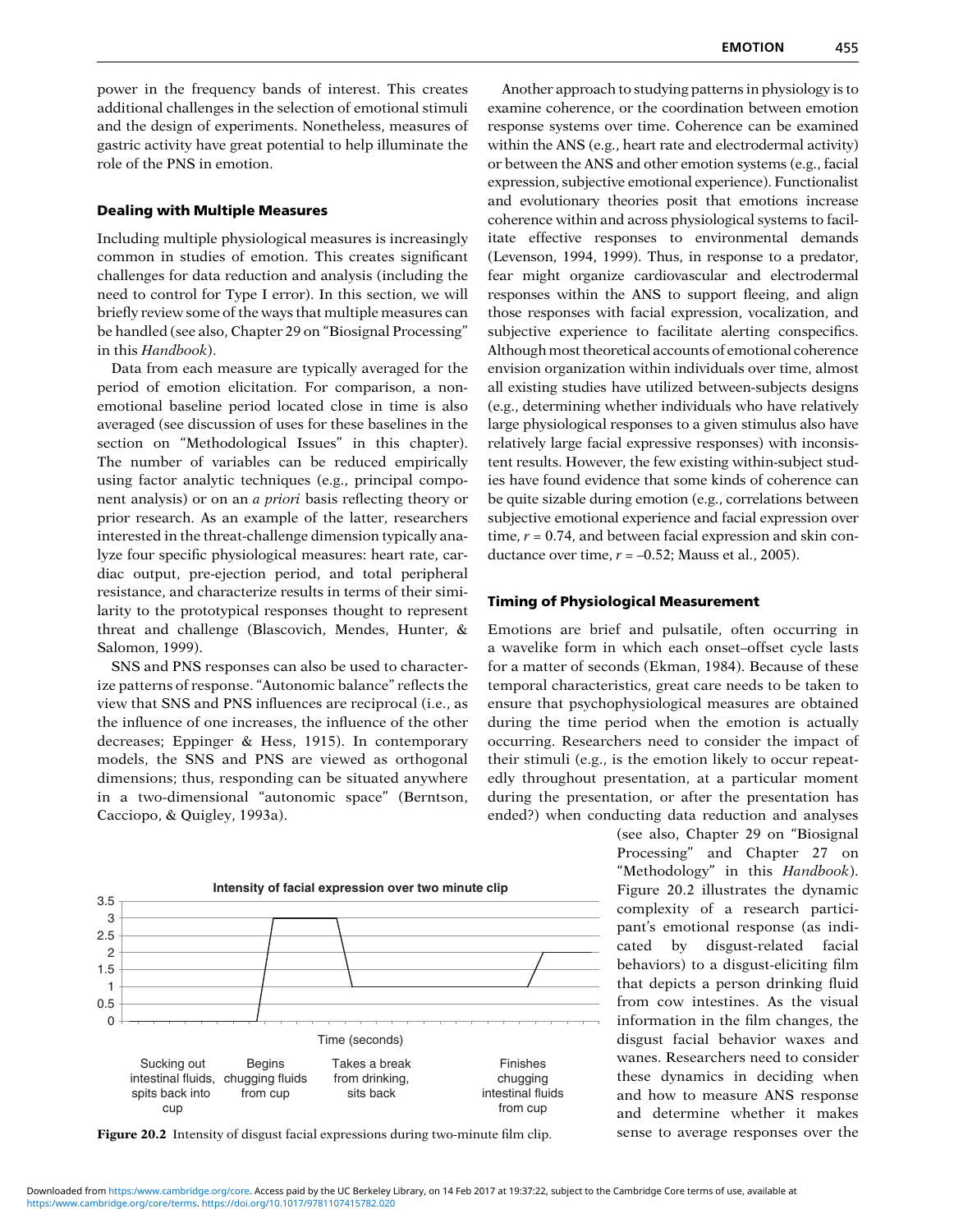entire stimulus presentation, identify a thematic "hot spot" and extract psychological data around that point, or make extraction decisions for each individual subject based on some non-ANS criterion (e.g., facial expression or continuous report of subjective emotional experience). A related timing issue arises when participants have a secondary emotional response. For example, young subjects who watch disgust-eliciting movies often show a disgust facial display followed by a display of laughter and amusement. If the focus of a particular trial is on the emotion of disgust, it will be important to measure physiology prior to the onset of the secondary emotional response.

# BUILDING A LABORATORY FOR PSYCHOPHYSIOLOGICAL STUDIES OF EMOTION

Building a laboratory that is suitable for psychophysiological studies of emotion requires thought and planning regarding presenting emotional stimuli, measuring emotional responses, and synchronizing data sources.

#### Presenting Emotional Stimuli

At one time, presenting visual and auditory stimuli (e.g., acoustic startle) required specialized stand-alone equipment. However, with modern technologies, almost all stimuli can be presented in digital form, which allows for precise software editing and presentation via standard media player and experiment management software (e.g., E-Prime). In most laboratories, a dedicated laptop or desktop computer will be used for stimulus presentation, with its outputs routed to video monitors and speakers/headphones. For stimulus preparation, an internal or external video capture device is useful for digitizing older media (DVDs, videocassettes). Although lower resolutions (e.g.,  $720 \times 480$  dpi) may prove adequate for many uses, we recommend a system that is capable of at least 1080p  $(1920 \times 1080$  dpi) video resolution and 48 MHz (96 MHz if acoustic analyses are going to be conducted).

## Measuring Emotional Responses

For psychophysiological studies of emotion, a great deal of thought needs to go into the measures that will be obtained. These decisions will be guided in part by theoretical orientation (see above), likely paradigms, and practical considerations (e.g., costs).

**Physiology.** Psychophysiology was once the province of do-it-yourself technologists, with researchers mixing electrode pastes, building bioamplifiers, and writing data reduction algorithms. Now there are a number of sources for high quality electronics; shareware, open-source, and commercial software; and turnkey hardware–software systems that can be configured to order. This ready availability makes it quite tempting to set up a laboratory that "does everything," assuming sufficient funds are available. In thinking about psychophysiological data collection and processing, it is wise to consider that there is a learning curve associated with each measure. Simply stated, it takes considerable time and practice to get to the point where high quality signals can be obtained reliably and good decisions can be made regarding the editing, reduction, analysis, and interpretation of each physiological measure (see also Chapter 29, this volume).

Consistent with the discussion of measure selection earlier in this chapter, new laboratories will want to obtain measures that have been used historically in emotion research as well as the new measures that are currently popular. The "classic" measures will include heart rate/ interbeat interval, electrodermal activity (probably skin conductance), and respiration (including respiration rate and respiration depth). Heart rate and electrodermal activity are typically obtained using surface electrodes and specialized bioamplifiers. Respiration can be measured using belts with stretch sensors that are wrapped around the chest, thermal sensors that are affixed to the nose that respond to temperature differences between inspired and expired air, or mouthpiece devices that respond to the actual flow of air.

Because of the intimate relationships between cardiovascular and somatic responses (Obrist et al., 1970), a measure of somatic activity is extremely useful for understanding the sources of cardiovascular activation and detecting movement artifacts. Activity from particular muscles can be monitored via electromyography, but for this purpose a measure of overall activity is likely to be most useful. This can be obtained using movement sensitive platforms or by having subjects wear actigraph devices.

Given the current interest in measuring SNS and PNS influences on physiological responding, impedance cardiography has become very common in psychophysiology laboratories. The impedance signal is acquired with surface electrodes (spot or band electrodes) and specialized bioamplifiers. Measures of PNS influence based on RSA will require decisions to be made about directly measuring respiration. If this is done using belts with stretch sensors, great care and skill will be required in getting clean respiration signals and in dealing with inevitable movement artifacts.

In earlier sections of this chapter we noted the importance of gastric measures and measures that are sensitive to the appearance changes caused by ANS activity during emotion (e.g., blushing, blanching, salivation, piloerection). For electrogastography, we cited some helpful references. In addition, specialized bioamplifiers exist that are appropriate for dealing with the very low frequency gastric signals. For the appearance changes, we also cited helpful references, but here you will likely be on the "bleeding" edge of technology development and may need to work closely with engineering staff at your university or at the commercial equipment companies.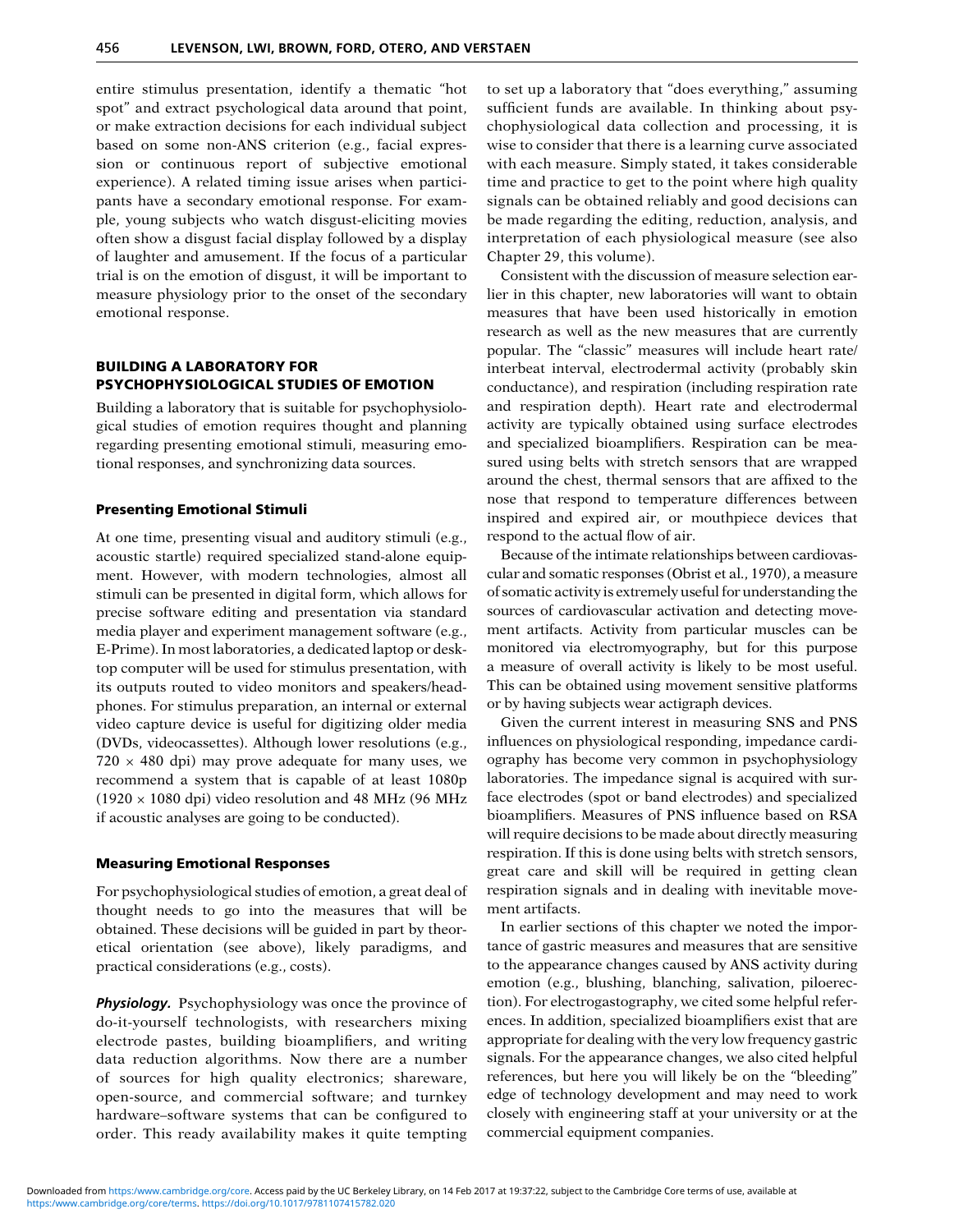In traditional psychophysiology laboratories, subjects are tethered to bioamplifying equipment by wires. Considerable advances have been made in developing wireless technologies. As always there are tradeoffs in reliability and costs, but wireless equipment is definitely worth considering if your laboratory will be engaged in research where there is a need for subjects to be less encumbered and to be able to move about more freely.

**Behavior.** Although behavior can be observed and rated "live," there are many advantages to obtaining video recordings (e.g., recoding at a later date with different coding systems). Advances in video camera technology have made high quality, high resolution, low light sensitive cameras much more affordable and smaller in size. An important initial decision is whether you want to have a multiple camera setup (e.g., for devoting a camera to each of the two people engaged in an interaction). If multiple cameras are used, then an additional videomixing device will be required to combine multiple camera images into a single image (e.g., having side-by-side head and torso images of interaction partners). Camera placement and concealment are important issues to consider when designing the laboratory. Finally, it is extremely useful to be able to control camera position (pan and tilt) and lens characteristics (zoom in particular, but also iris size and focus) remotely. In a typical laboratory that has separate rooms for subjects and experimenters/equipment, these remote controls will allow video adjustments to be made during experimental sessions without having to interrupt the session by entering the subject room.

Audio recordings will be of the highest quality when microphones are placed closest to the source. Clip-on lavaliere microphones (directional or cardioid type) are very useful for this purpose. For paradigms where subjects will be moving, wireless microphones should be considered. It is also useful to have one or more room microphones (omnidirectional type) to pick up additional sounds (e.g., communications with experimenters when they are in the room). An audio mixer is needed to combine the microphone signals along with any other audio information of interest (e.g., audio from experimental stimuli) into the final recording. Modern video capture devices typically allow for recording two audio channels. If additional processing of speech is planned (e.g., acoustic analysis of fundamental frequency) in studies of dyads and small groups, each person should be recorded on a separate audio channel. This may require an additional audio capture device that allows for recording multiple digital audio channels (e.g., external devices that record eight channels of audio simultaneously via USB or firewire interfaces are widely available and reasonably priced).

Subjective experience. Subjective emotional experience will often be obtained by having subjects rate discrete emotions and/or emotion dimensions following

experimental trials using verbal response, paper and pencil, or keyboard/button/tablet devices (Mauss & Robinson, 2009; Scherer, 2005). For studies requiring continuous emotion ratings, rating dial devices can be used (Ruef & Levenson, 2007).

## Synchronizing Data Sources

Synchronizing emotional responses from subjects (physiological, behavioral, and subjective experience) and matching them with timing information from the experiment (e.g., stimulus presentation) and information from other apparatus (e.g., eye-tracking equipment) will be a major consideration in laboratory design. The basic principle of synchronization is to apply a common timing metric to all data sources. In the simplest form of synchronization, all devices start recording at the same time and/ or some signal is recorded to indicate the start of each trial (e.g., a sound burst on an audio track, a square wave pulse on a polygraph channel, a light flash on a video image). From that common start time, data that occur later in trials can be matched in terms of elapsed time. More sophisticated and powerful methods record continuous timing information throughout experiments (e.g., recording machine readable SMPTE time code and visible elapsed time information on video frames).

Developing a viable synchronization system is one of the most challenging parts of building a laboratory for psychophysiological studies of emotion. For this reason, consultation with local experts and hardware/software companies should be initiated early in the planning process. In thinking about the future, a synchronization system that enables adding new measures and equipment is most desirable.

# PSYCHOPHYSIOLOGICAL RESEARCH ON EMOTION: THE FUTURE

Handbook chapters inevitably end up spending a great deal of time focusing on the past and present. In the case of psychophysiological research on emotion, both past and present are incredibly rich, bristling with interesting ideas, lively debates, clever and courageous studies, and the inexorable march of improving methodology. Despite this, surprisingly few issues in this area of research can be considered "settled." Major ideas about the structure and function of emotion, the ways that emotions are involved in shaping our social lives, the bases of individual differences in emotional characteristics, the interplay between cognition and emotion, and the role that emotions play in our physical and mental health continue to be debated. Importantly, these are all areas that cry out for more and better research.

In the realm of psychophysiological research in emotion, better research doesn't "just happen," but requires serious commitment and effort on the part of investigators. Considering the current status of this research area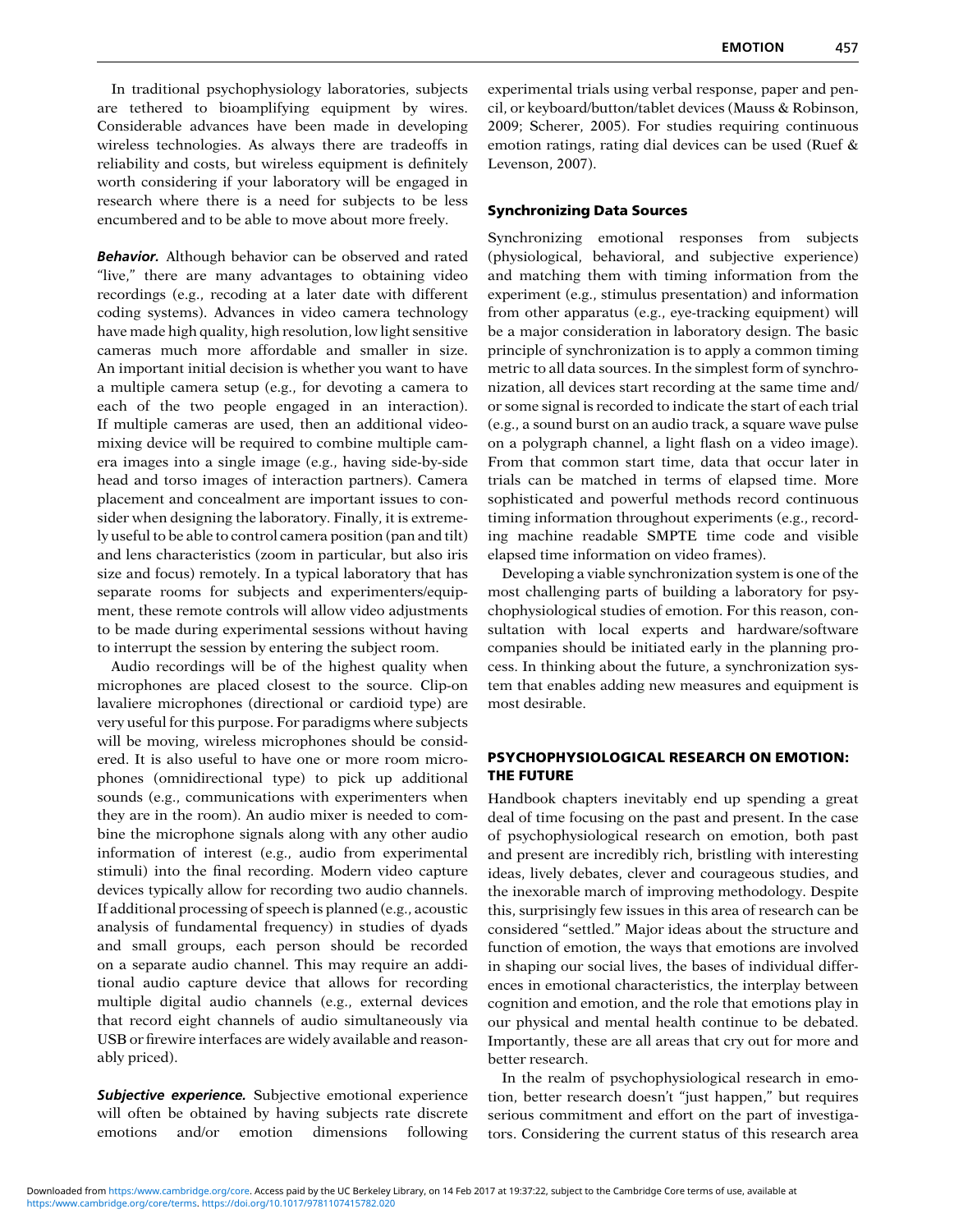and its potential for continuing to develop and grow in the future, we can offer a few simple do's and don't's that we hope will be helpful:

- Inspect all signals. Garbage in/garbage out is the great enemy of psychophysiological research. It is critically important to know your measures and to check the quality of your signals continuously. This is the only way you can be confident that the averages and other summary statistics you are analyzing are based on valid physiological signals and not on artifacts and noise.
- Trust but verify. Psychophysiological research on emotion requires knowing what emotional state your participants are in at the time of measurement and using that information to inform data analyses. To loosely paraphrase Socrates: the unverified emotion is not worth studying.
- Know your algorithms. Programmers are human, software bugs are everywhere, and all computer programs represent compromises and approximations. Make sure you understand what the wizard is doing behind the curtain of fancy GUIs and inside the black box of data acquisition and data reduction programs (see also chapter "Methodology" in this Handbook). Even better, with all the current emphasis on "coding," it may be time for another generation of psychophysiologists to learn how to craft (or at least modify) their own software.
- Don't look for love (and other emotions) in all the wrong places. Physiological measures that are convenient, easy, and historically common may not be the best choices to test thorny issues in emotion. For example, a few new studies examining ANS measures that create appearance changes (e.g., blushing) and prominent physical sensations (e.g., stomach activity) in emotion may be much more informative about ANS specificity than 100 more studies that only measure heart rate and skin conductance.
- Embrace your inner agnostic. Psychophysiological methodologies can generate rich data that are critical for testing emotion theories. Experiments should be designed so that the data can both support and not support your favorite theory. Even better, strive to run studies that could prove you to be completely wrong (e.g., Platt, 1964).

In writing this chapter, it is our hope that psychophysiologists will not see basic research issues concerning the nature of emotion (e.g., specificity, coherence, interoceptive processing, organization of emotions and appraisals, universality) either as being "asked and answered" or as "hopelessly fraught with insoluble problems." Rather, we hope that a new generation of psychophysiologists will be inspired to pursue these issues using fresh insights, new methodologies, sound research designs, the unbounded energy of youth (and other ages), and at least a modicum of theoretical agnosticism. If this happens, we expect that future handbook chapters on the psychophysiology of emotion

will be filled with new and exciting discoveries, fewer "either–or" debates that cry out for data that are unavailable, and a much deeper understanding about the nature of emotion and the critical roles emotions play in influencing the most important qualities of human life.

## **REFERENCES**

- Adelman, S., Taylor, C. R., & Heglund, N. C. (1975). Sweating on paws and palms: what is its function? American Journal of Physiology, 229: 1400–1402.
- Akselrod, S., Gordon, D., Ubel, F. A., Shannon, D. C., Berger, A. C., & Cohen, R.J. (1981). Power spectrum analysis of heart rate fluctuation: a quantitative probe of beat-to-beat cardiovascular control. Science, 213: 220–222.
- Allen, J. (2007). Photoplethysmography and its application in clinical physiological measurement. Physiological Measurement, 28: R1–R39.
- Allen, J. J., Chambers, A. S., & Towers, D. N. (2007). The many metrics of cardiac chronotropy: a pragmatic primer and a brief comparison of metrics. Biological Psychology, 74: 243–262.
- Amodio, D. M., Harmon-Jones, E., & Devine, P. G. (2003). Individual differences in the activation and control of affective race bias as assessed by startle eyeblink response and self-report. Journal of Personality and Social Psychology, 84: 738–753.
- Andersson, K.-E. & Wagner, G. (1995). Physiology of penile erection. Physiological Reviews, 75: 191–236.
- Angyal, A. (1941). Disgust and related aversions. Journal of Abnormal and Social Psychology, 36: 393–412.
- Arnold, M. B. (1960). Emotion and Personality. New York: Columbia University Press.
- Averill, J. R. (1969). Autonomic response patterns during sadness and mirth. Psychophysiology, 5: 399–414.
- Ax, A. F. (1953). The physiological differentiation between fear and anger in humans. Psychosomatic Medicine, 15: 433–442.
- Bain, A. R., Deren, T. M., & Jay, O. (2011). Describing individual variation in local sweating during exercise in a temperate environment. European Journal of Applied Physiology, 111: 1599–1607.
- Baldaro, B., Battacchi, M. W., Codispoti, M., Tuozzi, G., Trombini, G., Bolazni, R., & Palomba, D. (1996). Modifications of electrogastrographic activity during the viewing of brief film sequences. Perceptual and Motor Skills, 82: 1243–1250.
- Barrett, L. F. (2006). Are emotions natural kinds? Perspectives on Psychological Science, 1: 28–58.
- Barrett, L. F. (2009). The future of psychology: connecting mind to brain. Perspectives on Psychological Science, 4: 326–339.
- Barrett, L. F. & Simmons, W. K. (2015). Interoceptive predictions in the brain. Nature Reviews Neuroscience, 16: 419–429.
- Beatty, J. (1982). Task-evoked pupillary responses, processing load, and the structure of processing resources. Psychological Bulletin, 91: 276–292.
- Bechara, A., Damasio, H., Tranel, D., & Damasio, A. R. (1997). Deciding advantageously before knowing the advantageous strategy. Science, 275: 1293–1294.
- Benedek, M. & Kaernbach, C. (2011). Physiological correlates and emotional specificity of human piloerection. Biological Psychology, 86: 320–329.
- Benedek, M., Wilfling, B., Lukas-Wolfbauer, R., Katzur, B. H., & Kaernbach, C. (2010). Objective and continuous measurement of piloerection. Psychophysiology, 47: 989–993.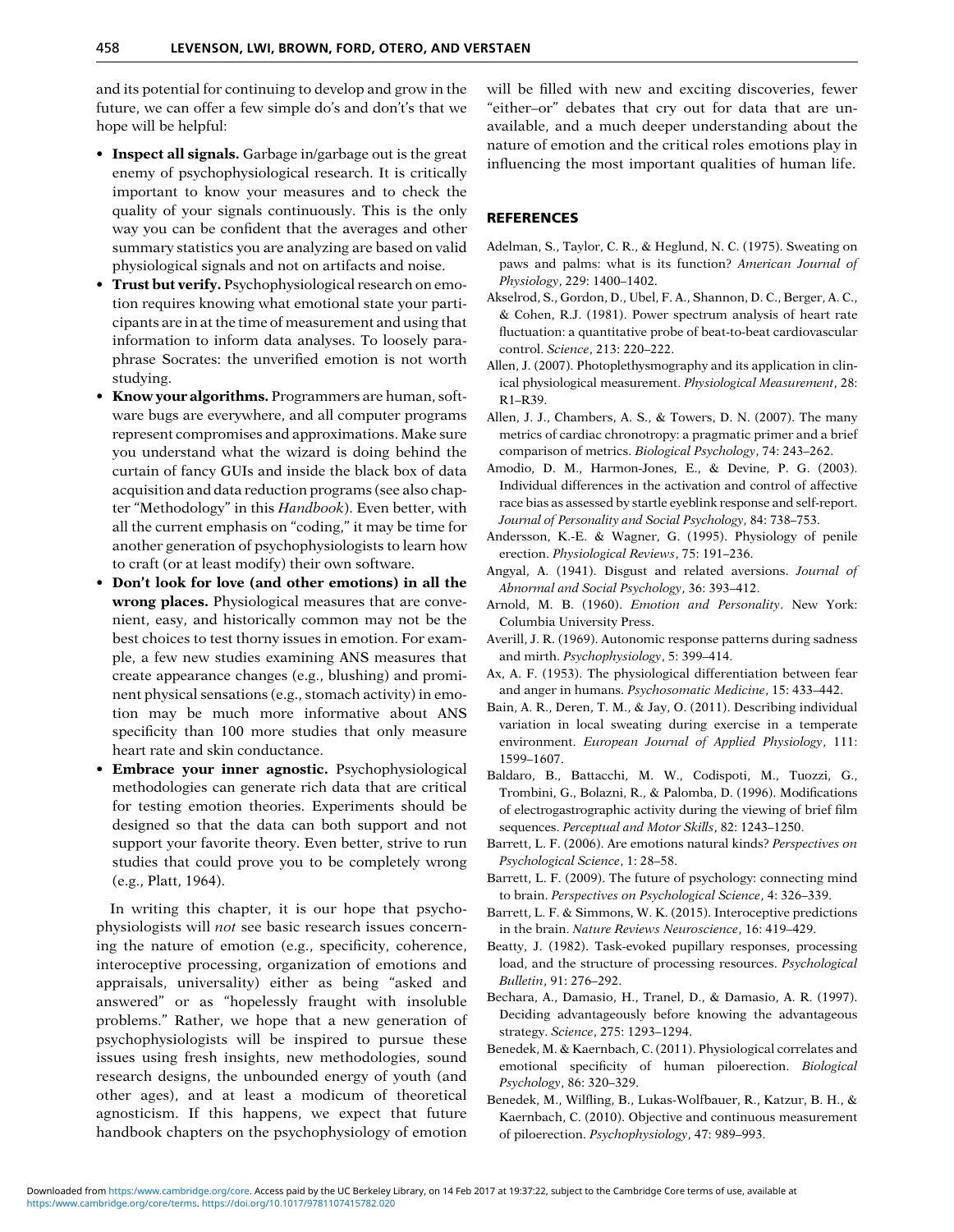- Bergdahl, M. & Bergdahl, J. (2000). Low unstimulated salivary flow and subjective oral dryness: association with medication. anxiety, depression, and stress. Journal of Dental Research, 79: 1652–1658.
- Berntson, G. G., Bigger, J. T., Eckberg, D. L., Grossman, P., Kaufmann, P. G., Malik, M., Nagaraja, H. N., Porges, S. W., Saul, J. P., Stone, P. H., & van Der Molen, M. W. (1997). Heart rate variability: origins, methods, and interpretive caveats. Psychophysiology, 34: 623–648.
- Berntson, G. G., Cacioppo, J. T., & Quigley, K. S. (1993a). Cardiac psychophysiology and autonomic space in humans: empirical perspectives and conceptual implications. Psychological Bulletin, 114: 296–322.
- Berntson, G. G., Cacioppo, J. T., & Quigley, K. S. (1993b). Respiratory sinus arrhythmia: autonomic origins, physiological mechanisms, and psychophysiological implications. Psychophysiology, 30: 183–196.
- Berntson, G. G., Norman, G. J., Bechara, A., Bruss, J., Tranel, D., & Cacioppo, J. T. (2011). The insula and evaluative processes. Psychological Science, 22: 80–86.
- Bindra, D. (1972). Weeping: a problem of many facets. Bulletin of the British Psychological Society, 25: 281–284.
- Blascovich, J., Mendes, W. B., Hunter, S. B., Lickel, B., & Kowai-Bell, N. (2001). Perceiver threat in social interactions with stigmatized others. Journal of Personality and Social Psychology, 80: 253–267.
- Blascovich, J., Mendes, W. B., Hunter, S. B., & Salomon, K. (1999). Social facilitation as challenge and threat. Journal of Personality and Social Psychology, 77: 68–77.
- Blascovich, J. & Tomaka, J. (1996). The biopsychosocial model of arousal regulation. In M. Zanna (ed.), Advances in Experimental Social Psychology, vol. 28 (pp. 1–51). New York: Academic Press.
- Blumenthal, T. D., Cuthbert, B. N., Filion, D. L., Hackley, S., Lipp, O. V., & van Boxtel, A. (2005). Committee report. Guidelines for human startle eyeblink electromyographic studies. Psychophysiology, 42: 1–15.
- Bosch, N. M., Riese, H., Reijneveld, S. A., Bakker, M. P., Verhulst, F. C., Ormel, J., & Oldehinkel, A. J. (2012). Timing matters: long term effects of adversities from prenatal period up to adolescence on adolescents' cortisol stress response. The TRAILS study. Psychoneuroendocrinology, 37: 1439–1447.
- Boucher, J. D. & Ekman, P. (1975). Facial areas and emotional information. Journal of Communication, 25: 21–29.
- Boucsein, W., Fowles, D., Grimnes, S., Ben-Shakhar, G., Roth, W., Dawson, M., & Filion, D. (2012). Society for Psychophysiological Research Ad Hoc Committee on Electrodermal Measures: publication recommendations for electrodermal measurements. Psychophysiology, 49: 1017–1034.
- Bradley, M. M., Codispoti, M., Cuthbert, B. N., & Lang, P. J. (2001). Emotion and motivation: defensive and appetitive reactions in picture processing. Emotion, 1: 276–298.
- Bradley, M. M. & Lang, P. J. (2000). Affective reactions to acoustic stimuli. Psychophysiology, 37: 204–215.
- Bradley, M. M., Miccoli, L., Escrig, M. A., & Lang, P. J. (2008). The pupil as a measure of emotional arousal and autonomic activation. Psychophysiology, 45: 602–607.
- Brenner, S. L., Beauchaine, T. P., & Sylvers, P. D. (2005). A comparison of psychophysiological and self‐report measures of BAS and BIS activation. Psychophysiology, 42: 108–115.
- Brown, C. C. (1970). The parotid puzzle: a review of the literature on human salivation and its applications to psychophysiology. Psychophysiology, 7: 66–85.
- Butler, E. A., Wilhelm, F. H., & Gross, J. J. (2006). Respiratory sinus arrhythmia, emotion, and emotion regulation during social interaction. Psychophysiology, 43: 612–622.
- Cacioppo, J. T., Berntson, G. G., Larsen, J. T., Poehlmann, K. M., & Ito, T. A. (2000). The Psychophysiology of Emotion. New York: Guilford Press.
- Cacioppo, J. T. & Tassinary, L. G. (1990). Inferring psychological significance from physiological signals. American Psychologist, 45: 16–28.
- Campos, J. J., Mumme, D. L., Kermoian, R., & Campos, R. G. (1994). A functionalist perspective on the nature of emotion. Monographs of the Society for Research in Child Development, 59: 284–303.
- Cannon, W. B. (1932). The Wisdom of the Body. New York: W. W. Norton.
- Carver, C. S. & Harmon-Jones, E. (2009). Anger is an approach-related affect: evidence and implications. Psychological Bulletin, 135: 183–204.
- Castelfranchi, C. & Poggi, I. (1990). Blushing as a discourse: was Darwin wrong? In W. R. Crozier (ed.), Shyness and Embarrassment: Perspectives from Social Psychology (pp. 230–251). Cambridge University Press.
- Chauhan, B., Mathias, C. J., & Critchley, H. D. (2008). Autonomic contributions to empathy: evidence from patients with primary autonomic failure. Autonomic Neuroscience, 140: 96–100.
- Coan, J. A. & Allen, J. J. B. (eds.) (2007). Handbook of Emotion Elicitation and Assessment. Oxford University Press.
- Coan, J. A. & Gottman, J. M. (2007). The specific affect coding system (SPAFF). In J. A. Coan & J. J. B. Allen (eds.), Handbook of Emotion Elicitation and Assessment (pp. 267–285). Oxford University Press.
- Cohn, J. F. & De la Torre, F. (2015). Automated face analysis for affective computing. In R. A. Calvo, S. K. D'Mello, J. Gratch, & A. Kappas (eds.), The Oxford Handbook of Affective Computing (pp. 131–150). Oxford University Press.
- Couto, B., Salles, A., Sedeño, L., Peradejordi, M., Barttfeld, P., Canales-Johnson, A., ... & Ibanez, A. (2013). The man who feels two hearts: the different pathways of interoception. Social Cognitive and Affective Neuroscience, 9: 1253–1260.
- Craig, A. D. (2002). How do you feel? Interoception: the sense of the physiological condition of the body. Nature Reviews Neuroscience, 3: 655–666.
- Craig, A. D. (2009). How do you feel now? The anterior insula and human awareness. Nature Reviews Neuroscience, 10: 59–70.
- Craig, W. (1918). Appetites and aversions as constituents of instincts. Biological Bulletin, 34: 91–107.
- D'Andrade, R. & Egan, M. (1974). The colors of emotion. American Ethnologist, 1: 49–63.
- Dan-Glauser, E. S. & Gross, J. J. (2013). Emotion regulation and emotion coherence: evidence for strategy-specific effects. Emotion, 13: 832–842.
- Darwin, C. (1936). The Origin of Species by Means of Natural Selection: Or the Preservation of Favored Races in the Struggle for Life and The Descent of Man and Selection in Relation to Sex. New York: Modern Library.
- Davidson, R. J. & Irwin, W. (1999). The functional neuroanatomy of emotion and affective style. Trends in Cognitive Sciences, 3: 11–21.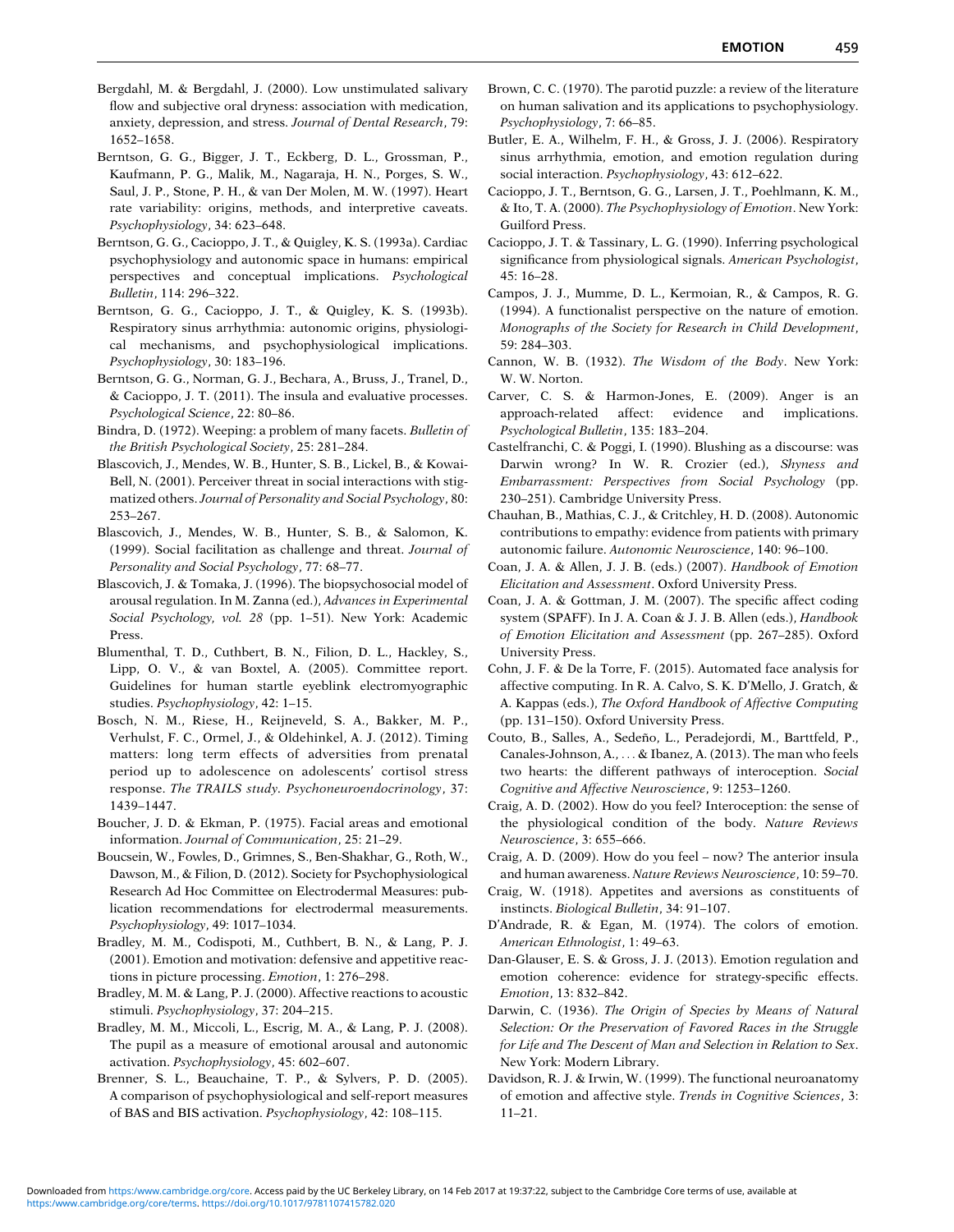- Delp, M. J. & Sackeim, H. A. (1987). Effects of mood on lacrimal flow: sex differences and asymmetry. *Psychophysiology*, 24: 550–556.
- Diamond, L. M., Hicks, A. M., & Otter-Henderson, K. D. (2011). Individual differences in vagal regulation moderate associations between daily affect and daily couple interactions. Personality and Social Psychology Bulletin, 37: 731–744.
- Dimberg, U. (1982). Facial reactions to facial expressions. Psychophysiology, 19: 643–647.
- Drummond, P. D. & Lance, J. W. (1987). Facial flushing and sweating mediated by the sympathetic nervous system. Brain, 110: 793–803.
- Duchowski, A. (2007). Eye Tracking Methodology: Theory and Practice: London: Springer Verlag.
- Eckart, J. A., Sturm, V. E., Miller, B. L., & Levenson, R. W. (2012). Diminished disgust reactivity in behavioral variant frontotemporal dementia. Neuropsychologia, 50: 786–790.
- Edelmann, R. J. (1987). The Psychology of Embarrassment. Oxford: John Wiley.
- Eisenberg, N., Fabes, R. A., Murphy, B., Maszk, P., Smith, M., & Karbon, M. (1995). The role of emotionality and regulation in children's social functioning: a longitudinal study. Child Development, 66: 1360–1384.
- Eisenberg, N., Schaller, M., Fabes, R. A., Bustamante, D., Mathy, R. M., Shell, R., & Rhodes, K. (1988). Differentiation of personal distress and sympathy in children and adults. Developmental Psychology, 24: 766–775.
- Ekman, P. (1984). Expression and the nature of emotion. In K. R. Scherer & P. Ekman (eds.), Approaches to Emotion (pp. 319–343). Hillsdale, NJ: Lawrence Erlbaum Associates.
- Ekman, P. (1993). Facial expression and emotion. American Psychologist, 48: 384–392.
- Ekman, P. (1994). Strong evidence for universals in facial expressions: a reply to Russell's mistaken critique. Psychological Bulletin, 115: 268–287.
- Ekman, P. & Friesen, W. V. (1978). Facial Action Coding System. Palo Alto, CA: Consulting Psychologists Press.
- Ekman, P., Friesen, W. V., & Ellsworth, P. (1972a). Emotion in the Human Face. New York: Pergamon Press.
- Ekman, P., Friesen, W. V., & Ellsworth, P. (1972b). What are the similarities and differences in facial behavior across cultures? In P. Ekman, W. V. Friesen, & P. Ellsworth (eds.), Emotion in the Human Face (pp. 128–146). New York: Pergamon Press.
- Ekman, P., Levenson, R. W., & Friesen, W. V. (1983). Autonomic nervous system activity distinguishes among emotions. Science, 221: 1208–1210.
- Ekman, P., Sorenson, E. R., & Friesen, W. V. (1969). Pan cultural elements in facial displays of emotion. Science, 164: 86–88.
- Elliot, A. J. & Covington, M. V. (2001). Approach and avoidance motivation. Educational Psychology Review, 13: 73–92.
- Eppinger, H. & Hess, L. (1915). VAGOTONIA: a clinical study. Journal of Nervous and Mental Disease, 42: 112–119.
- Ernst, J., Northoff, G., Böker, H., Seifritz, E., & Grimm, S. (2013). Interoceptive awareness enhances neural activity during empathy. Human Brain Mapping, 34: 1615–1624.
- Fowles, D. C., Christie, M. J., Edelberg, R., Grings, W. W., Lykken, D. T., & Venables, P. H. (1981). Committee report. Publication recommendations for electrodermal measurements. Psychophysiology, 18: 232–239.
- Fredrickson, B. L. (2000). Cultivating positive emotions to optimize health and well-being. Prevention & Treatment, 3: article 0001a.
- Fredrickson, B. L. & Levenson, R. W. (1998). Positive emotions speed recovery from the cardiovascular sequelae of negative emotions. Cognition & Emotion, 12: 191–220.
- Freund, K. (1991). Reflections on the development of the phallometric method of assessing erotic preferences. Annals of Sex Research, 4: 221–228.
- Freund, K., Sedlacek, F., & Knob, K. (1965). A simple transducer for mechanical plethysmography of the male genital. Journal of the Experimental Analysis of Behavior, 8: 169–170.
- Friedman, H. L., Brown, N. J. L., Tugade, M. M., Shiota, M. N., & Kirby, L. D. (2014). The State of Contemporary Positive Emotions Research. Washington, DC: American Psychological Association.
- Friesen, W. V. (1972). Cultural differences in facial expressions in a social situation: an experimental test of the concept of display rules. Dissertation, University of California, San Francisco.
- Fukushima, H., Terasawa, Y., & Umeda, S. (2011). Association between interoception and empathy: evidence from heartbeat-evoked brain potential. International Journal of Psychophysiology, 79: 259–265.
- Gendron, M., Roberson, D., van der Vyver, J. M., & Barrett, L.F. (2014). Perceptions of emotion from facial expressions are not culturally universal: evidence from a remote culture. Emotion, 14: 251–262.
- Gomez, P. & Danuser, B. (2004). Affective and physiological responses to environmental noises and music. International Journal of Psychophysiology, 53: 91–103.
- Gross, J. J. (1998). Antecedent- and response-focused emotion regulation: divergent consequences for experience, expression, and physiology. Journal of Personality and Social Psychology, 74: 224–237.
- Gross, J. J., Fredrickson, B. L., & Levenson, R. W. (1994). The psychophysiology of crying. Psychophysiology, 31: 460–468.
- Gross, J. J. & Levenson, R. W. (1993). Emotional suppression: physiology, self-report, and expressive behavior. Journal of Personality and Social Psychology, 64: 970-986.
- Gross, J.J., & Levenson, R. W. (1995). Emotion elicitation using films. Cognition & Emotion, 9: 87–108.
- Grossman, P., Karemaker, J., & Wieling, W. (1991). Prediction of tonic parasympathetic cardiac control using respiratory sinus arrhythmia: the need for respiratory control. Psychophysiology, 28: 201–216.
- Gruber, J., Johnson, S. L., Oveis, C., & Keltner, D. (2008). Risk for mania and positive emotional responding: too much of a good thing? Emotion, 8: 23–33.
- Harrison, N. A., Gray, M. A., Gianaros, P. J., & Critchley, H. D. (2010). The embodiment of emotional feelings in the brain. Journal of Neuroscience, 30: 12878–12884.
- Harrison, N. A., Singer, T., Rotshtein, P., Dolan, R. J., & Critchley, H. D. (2006). Pupillary contagion: central mechanisms engaged in sadness processing. Social Cognitive and Affective Neuroscience, 1: 5–17.
- Harrison, N. A., Wilson, C. E., & Critchley, H. D. (2007). Processing of observed pupil size modulates perception of sadness and predicts empathy. Emotion, 7: 724–729.
- Haug, T. T., Svebak, S., Hausken, T., Wilhelmsen, I., Berstad, A., & Ursin, H. (1994). Low vagal activity as mediating mechanism for the relationship between personality factors and gastric symptoms in functional dyspepsia. Psychosomatic Medicine, 56: 181–186.
- Herbert, B. M., Muth, E. R., Pollatos, O., & Herbert, C. (2012). Interoception across modalities: on the relationship between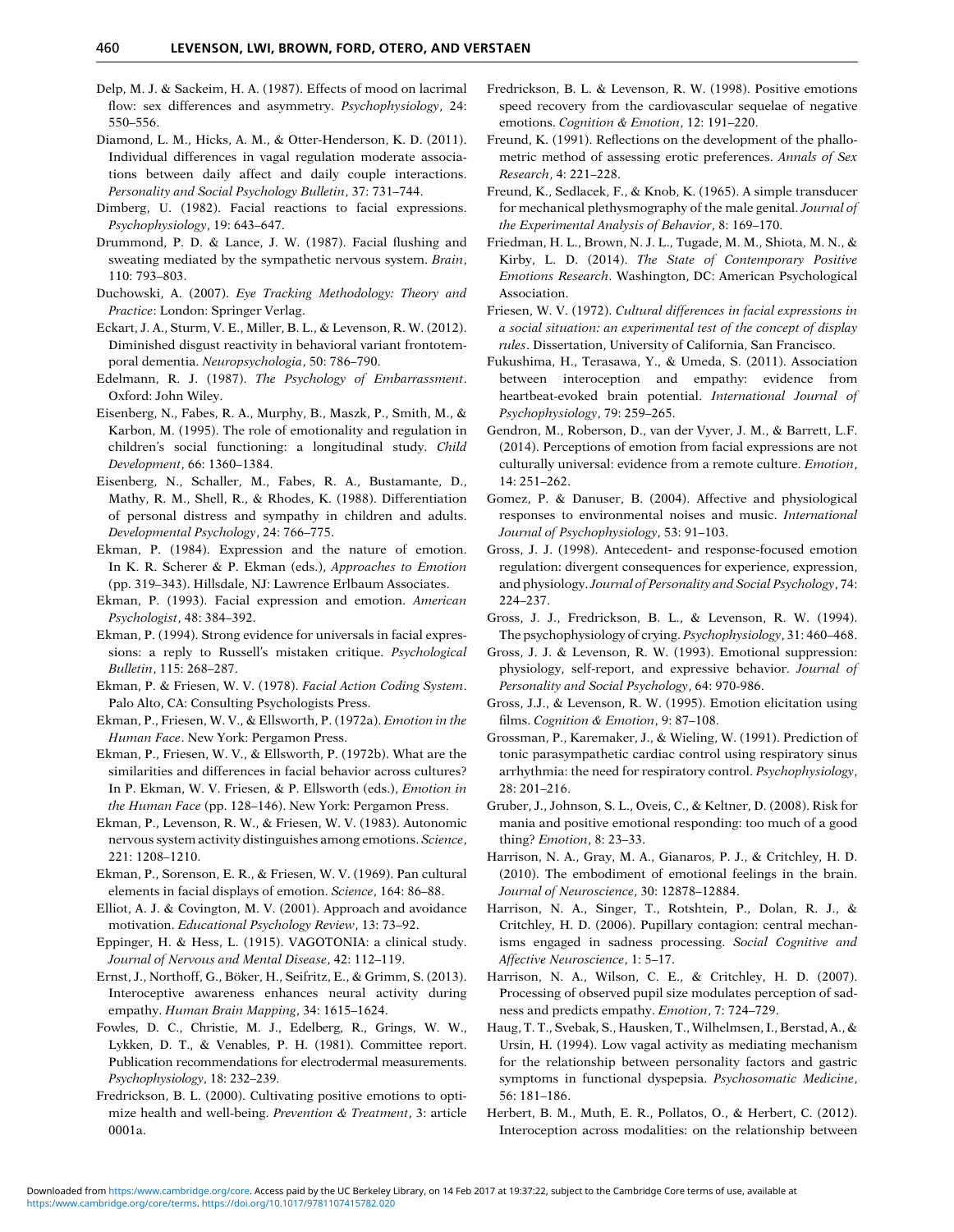cardiac awareness and the sensitivity for gastric functions. PLoS One, 7: e36646.

- Herlihy, B. (2013). The Human Body in Health and Illness. St. Louis, MO: Elsevier.
- Herrald, M. M. & Tomaka, J. (2002). Patterns of emotion-specific appraisal, coping, and cardiovascular reactivity during an ongoing emotional episode. Journal of Personality and Social Psychology, 83: 434–450.
- Hess, E. H. & Polt, J. M. (1964). Pupil size in relation to mental activity during simple problem-solving. Science, 143: 1190–1192.
- Hopp, H., Shallcross, A. J., Ford, B. Q., Troy, A. S., Wilhelm, F. H., & Mauss, I. B. (2013). High cardiac vagal control protects against future depressive symptoms under conditions of high social support. Biological Psychology, 93: 143–149.
- Houle, M. S. & Billman, G. E. (1999). Low-frequency component of the heart rate variability spectrum: a poor marker of sympathetic activity. American Journal of Physiology, 276: H215–H223.
- Izard, C. E. (1971). The Face of Emotion. New York: Appleton-Century-Crofts.
- James, W. (1884). What is an emotion? Mind, 9: 188–205.
- Jennings, J. R., Berg, W. K., Hutcheson, J. S., Obrist, P., Porges, S., & Turpin, G. (1981). Committee report. Publication guidelines for heart rate studies in man. Psychophysiology, 18: 226–231.
- Johnson, K. J., Waugh, C. E., & Fredrickson, B. L. (2010). Smile to see the forest: facially expressed positive emotions broaden cognition. Cognition & Emotion, 24: 299–321.
- Juslin, P. N. & Laukka, P. (2004). Expression, perception, and induction of musical emotions: a review and a questionnaire study of everyday listening. Journal of New Music Research, 33: 217–238.
- Kahneman, D. & Beatty, J. (1966). Pupil diameter and load on memory. Science, 154: 1583–1585.
- Katkin, E. S. (1985). Blood, sweat, and tears: individual differences in autonomic self‐perception. Psychophysiology, 22: 125–137.
- Keltner, D. & Anderson, C. (2000). Saving face for Darwin: the functions and uses of embarrassment. Current Directions in Psychological Science, 9: 187–192.
- Keltner, D. & Buswell, B. N. (1997). Embarrassment: its distinct form and appeasement functions. Psychological Bulletin, 122: 250–270.
- Keltner, D. & Haidt, J. (2003). Approaching awe, a moral, spiritual, and aesthetic emotion. Cognition & Emotion, 17: 297–314.
- Keltner, D. & Kring, A. M. (1998). Emotion, social function, and psychopathology. Review of General Psychology, 2: 320–342.
- Khalfa, S., Roy, M., Rainville, P., Dalla Bella, S., & Peretz, I. (2008). Role of tempo entrainment in psychophysiological differentiation of happy and sad music? International Journal of Psychophysiology, 68: 17–26.
- Khalsa, S., Rudrauf, D., Sandesara, C., Olshansky, B., & Tranel, D. (2009). Bolus isoproterenol infusions provide a reliable method for assessing interoceptive awareness. International Journal of Psychophysiology, 72: 34–45.
- Klorman, R., Weissberg, R. P., & Wiesenfeld, A. R. (1977). Individual differences in fear and autonomic reactions to affective stimulation. Psychophysiology, 14: 45–51.
- Kogan, A., Oveis, C., Carr, E. W., Gruber, J., Mauss, I. B., Shallcross, A., ... & Cheng, C. (2014). Vagal activity is quadratically related to prosocial traits, prosocial emotions, and observer perceptions of prosociality. Journal of Personality and Social Psychology, 107: 1051–1063.
- Kok, B. E. & Fredrickson, B. L. (2010). Upward spirals of the heart: autonomic flexibility, as indexed by vagal tone, reciprocally and prospectively predicts positive emotions and social connectedness. Biological Psychology, 85: 432–436.
- Kreibig, S. D. (2010). Autonomic nervous system activity in emotion: a review. Biological Psychology, 84: 394–421.
- Kreibig, S. D., Schaefer, G., & Brosch, T. (2010). Psychophysiological response patterning in emotion: implications for affective computing. In K. R. Scherer, T. Baenziger, & E. Roesch (eds.), Blueprint for Affective Computing: A Sourcebook (pp. 105–130). Oxford University Press.
- Kreibig, S. D., Wilhelm, F. H., Roth, W. T., & Gross, J. J. (2007). Cardiovascular, electrodermal, and respiratory response patterns to fear- and sadness-inducing films. Psychophysiology, 44: 787–806.
- Kring, A. M. & Gordon, A. H. (1998). Sex differences in emotion: expression, experience, and physiology. Journal of Personality and Social Psychology, 74: 686–703.
- Kring, A. M. & Sloan, D. M. (2007). The Facial Expression Coding System (FACES): development, validation, and utility. Psychological Assessment, 19: 210–224.
- Krumhansl, C. L. (1997). An exploratory study of musical emotions and psychophysiology. Canadian Journal of Experimental Psychology, 51: 336–352.
- Krzywicki, A. T., Berntson, G. G., & O'Kane, B. L. (2014). A non-contact technique for measuring eccrine sweat gland activity using passive thermal imaging. International Journal of Psychophysiology, 94: 25–34.
- Kuban, M., Barbaree, H. E., & Blanchard, R. (1999). A comparison of volume and circumference phallometry: response magnitude and method agreement. Archives of Sexual Behavior, 28: 345–359.
- Kunzmann, U. & Grühn, D. (2005). Age differences in emotional reactivity: the sample case of sadness. Psychology and Aging, 20: 47–59.
- Kunzmann, U., Kupperbusch, C. S., & Levenson, R. W. (2005). Behavioral inhibition and amplification during emotional arousal: a comparison of two age groups. Psychology and Aging, 20: 144–158.
- Laan, A. J., Van Assen, M. A., & Vingerhoets, A. J. (2012). Individual differences in adult crying: the role of attachment styles. Social Behavior and Personality, 40: 453–471.
- Lakoff, G. & Kövecses, Z. (1987). The cognitive model of anger inherent in American English. In D. Holland & N. Quinn (eds.), Cultural Models in Language & Thought (pp. 195–221). Cambridge University Press.
- Landis, C. (1930). Psychology and the psychogalvanic reflex. Psychological Review, 37: 381–398.
- Lang, P. J., Bradley, M. M., & Cuthbert, B. N. (1990). Emotion, attention, and the startle reflex. Psychological Review, 97: 377–395.
- Lang, P. J., Bradley, M. M., & Cuthbert, B. N. (1999). International Affective Picture System (IAPS): Technical Manual and Affective Ratings. Gainesville, FL: Center for Research in Psychophysiology, University of Florida.
- Lang, P. J., Greenwald, M. K., & Bradley, M. M. (1988). The International Affective Picture System (IAPS) Standardization Procedure and Initial Group Results for Affective Judgments. Gainesville, FL: Center for the Study of Emotion and Attention, University of Florida.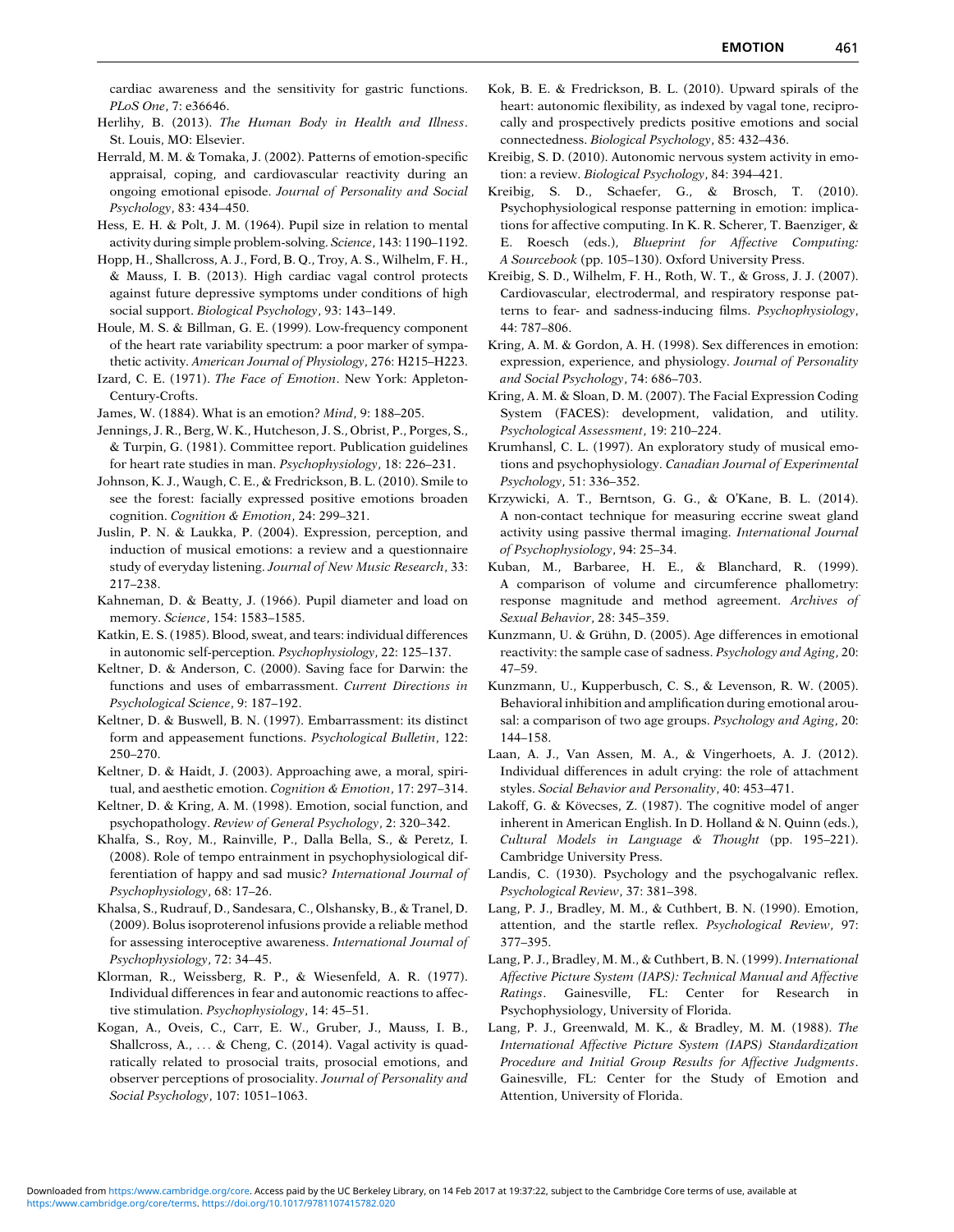- Lang, P. J., Greenwald, M. K., Bradley, M. M., & Hamm, A. O. (1993). Looking at pictures: affective, facial, visceral, and behavioral reactions. Psychophysiology, 30: 261–273.
- Lazarus, R. S., Kanner, A. D., & Folkman, S. (1980). Emotions: a cognitive-phenomenological analysis. In R. Plutchik & H. Kellerman (eds.), Theories of Emotion (pp. 189–217). New York: Academic Press.
- Lazarus, R. S., Opton, E., Tomita, M., & Kodama, M. (1966). A cross-cultural study of stress-reaction patterns in Japan. Journal of Personality and Social Psychology, 4: 622–633.
- Leary, M. R., Britt, T. W., Cutlip, W. D., & Templeton, J. L. (1992). Social blushing. Psychological Bulletin, 112: 446–460.
- Levenson, R. W. (1983). Personality research and psychophysiology: general considerations. Journal of Research in Personality, 17: 1–21.
- Levenson, R. W. (1988). Emotion and the autonomic nervous system: a prospectus for research on autonomic specificity. In H. L. Wanger (ed.), Social Psychophysiology and Emotion: Theory and Clinical Applications (pp. 17–42). Oxford: John Wiley.
- Levenson, R. W. (1992). Autonomic nervous system differences among emotions. Psychological Science, 3: 23–27.
- Levenson, R. W. (1994). Human emotion: a functional view. In P. Ekman & R. J. Davidson (eds.), The Nature of Emotion: Fundamental Questions (pp. 123–126). Oxford University Press.
- Levenson, R. W. (1999). The intrapersonal functions of emotion. Cognition & Emotion, 13: 481–504.
- Levenson, R. W. (2003). Blood, sweat, and fears: the autonomic architecture of emotion. Annals of the New York Academy of Sciences, 1000: 348–366.
- Levenson, R. W. (2014). The autonomic nervous system and emotion. Emotion Review, 6: 100–112.
- Levenson, R. W., Ekman, P., & Friesen, W. V. (1990). Voluntary facial action generates emotion-specific autonomic nervous system activity. Psychophysiology, 27: 363–384.
- Levenson, R. W. & Ruef, A. M. (1992). Empathy: a physiological substrate. Journal of Personality and Social Psychology, 63: 234–246.
- Levenson, R. W., Soto, J., & Pole, N. (2007). Emotion, biology, and culture. In S. Kitayama & D. Cohen (eds.), Handbook of Cultural Psychology (pp. 780–796). New York: Guilford Press.
- Libby, W. L., Lacey, B. C., & Lacey, J. I. (1973). Pupillary and cardiac activity during visual attention. Psychophysiology, 10: 270–294.
- Lozano, D. L., Norman, G., Knox, D., Wood, B. L., Miller, B. D., Emery, C. F., & Berntson, G. G. (2007). Where to B in dZ/dt. Psychophysiology, 44: 113–119.
- Machado-Moreira, C. A. & Taylor, N. A. (2012). Psychological sweating from glabrous and nonglabrous skin surfaces under thermoneutral conditions. Psychophysiology, 49: 369–374.
- Mandler, G., Mandler, J. M., & Uviller, E. T. (1958). Autonomic feedback: the perception of autonomic activity. Journal of Abnormal and Social Psychology, 56: 367–373.
- Maruskin, L. A., Thrash, T. M., & Elliot, A. J. (2012). The chills as a psychological construct: content universe, factor structure, affective composition, elicitors, trait antecedents, and consequences. Journal of Personality and Social Psychology, 103: 135–157.
- Masters, W. H. (1959). The sexual response cycle of the human female: vaginal lubrication. Annals of the New York Academy of Sciences, 83: 301–317.
- Matsumoto, D. & Willingham, B. (2006). The thrill of victory and the agony of defeat: spontaneous expressions of medal winners of the 2004 Athens Olympic Games. Journal of Personality and Social Psychology, 91: 568–581.
- Mauss, I. B., Cook, C. L., & Gross, J. J. (2007). Automatic emotion regulation during anger provocation. Journal of Experimental Social Psychology, 43: 698–711.
- Mauss, I. B., Levenson, R. W., McCarter, L., Wilhelm, F. H., & Gross, J. J. (2005). The tie that binds? Coherence among emotion experience, behavior, and physiology. Emotion, 5: 175–190.
- Mauss, I. B. & Robinson, M. D. (2009). Measures of emotion: a review. Cognition & Emotion, 23: 209–237.
- McCaul, K. D., Holmes, D. S., & Solomon, S. (1982). Voluntary expressive changes and emotion. Journal of Personality and Social Psychology, 42: 145–152.
- McCorry, L. K. (2007). Physiology of the autonomic nervous system. American Journal of Pharmaceutical Education, 71: 1–11.
- Meissner, K., Muth, E. R., & Herbert, B. M. (2011). Bradygastric activity of the stomach predicts disgust sensitivity and perceived disgust intensity. Biological Psychology, 86: 9–16.
- Mendes, W. B., Major, B., McCoy, S., & Blascovich, J. (2008). How attributional ambiguity shapes physiological and emotional responses to social rejection and acceptance. Journal of Personality and Social Psychology, 94: 278–291.
- Mesquita, B., Barrett, L. F., & Smith, E. R. (2010). The context principle. In B. Mesquita, L. F. Barrett, & E. R. Smith (eds.), The Mind in Context (pp. 1–24). New York: Guilford Press.
- Miceli, M. & Castelfranchi, C. (2003). Crying: discussing its basic reasons and uses. New Ideas in Psychology, 21: 247–273.
- Morris, N. B., Cramer, M. N., Hodder, S. G., Havenith, G., & Jay, O. (2013). A comparison between the technical absorbent and ventilated capsule methods for measuring local sweat rate. Journal of Applied Physiology, 114: 816–823.
- Muhtadie, L., Koslov, K., Akinola, M., & Mendes, W. B. (2014). Vagal flexibility: a physiological predictor of social sensitivity. Journal of Personality and Social Psychology, 109: 106–120.
- Navazesh, M. & Christensen, C. (1982). A comparison of whole mouth resting and stimulated salivary measurement procedures. Journal of Dental Research, 61: 1158–1162.
- Navazesh, M. & Kumar, S. (2008). Measuring salivary flow: challenges and opportunities. Journal of the American Dental Association, 139: 35S–40S.
- Newlin, D. B. & Levenson, R. W. (1979). Pre-ejection period: measuring beta-adrenergic influences upon the heart. Psychophysiology, 16: 546–553.
- Obrist, P. A., Webb, R. A., Sutterer, J. R., & Howard, J. L. (1970). The cardiac-somatic relationship: some reformulations. Psychophysiology, 6: 569–587.
- Osgood, C. E. (1964). Sematic differential technique in the comparative study of cultures. American Anthropologist, 66: 171–200.
- Osgood, C. E. G., Suci, G. J., & Tannenbaum, P. H. (1957). The Measurement of Meaning. Urbana: University of Illinois Press.
- Oveis, C., Cohen, A. B., Gruber, J., Shiota, M. N., Haidt, J., & Keltner, D. (2009). Resting respiratory sinus arrhythmia is associated with tonic positive emotionality. Emotion, 9: 265–270.
- Palomba, D., Angrilli, A., & Mini, A. (1997). Visual evoked potentials, heart rate responses and memory to emotional pictorial stimuli. International Journal of Psychophysiology, 27: 55–67.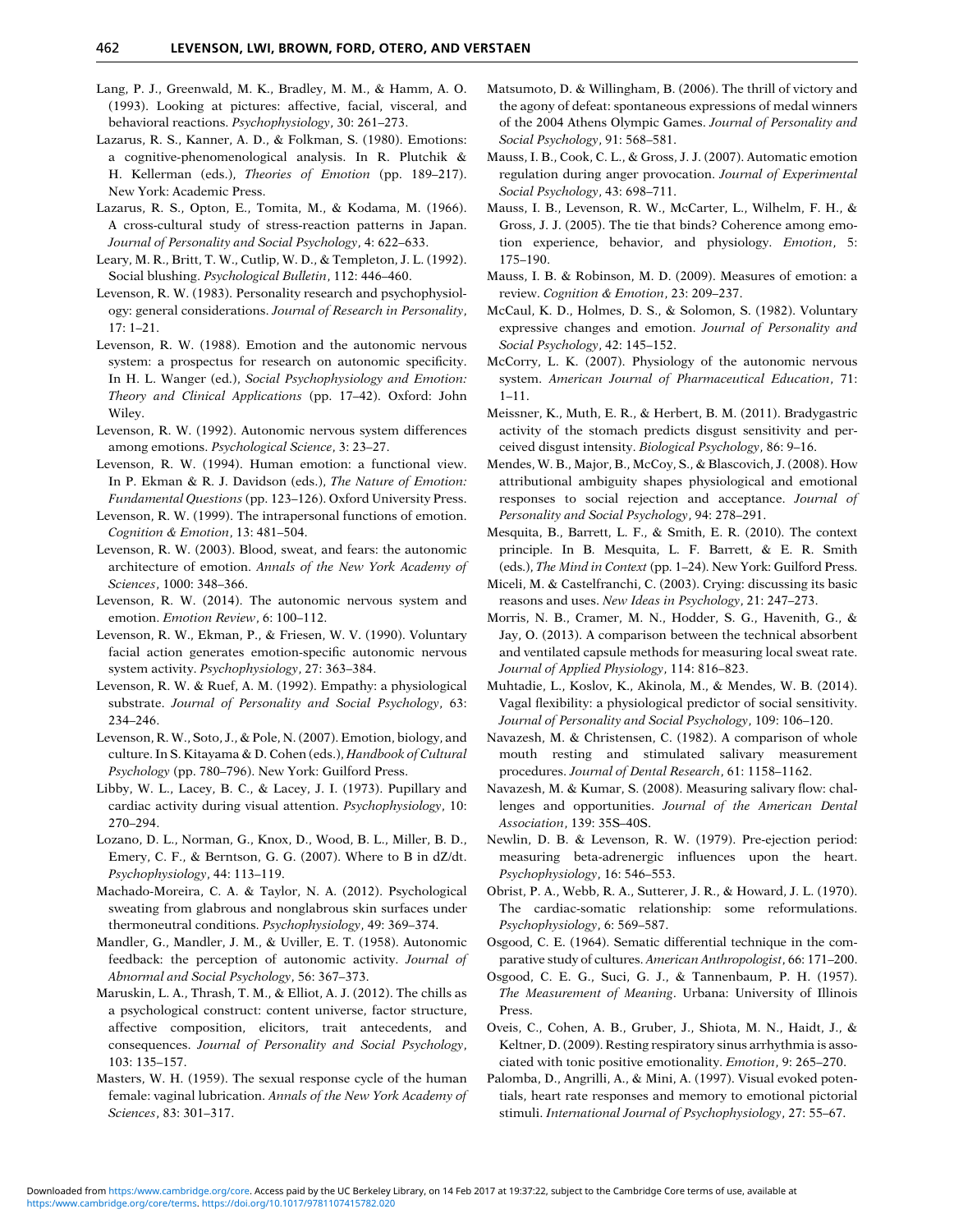- Panksepp, J. (1995). The emotional sources of "chills" induced by music. Music Perception, 13: 171–207.
- Panksepp, J. (1998). Affective Neuroscience: The Foundations of Human and Animal Emotions. Oxford University Press.
- Panksepp, J. (2000). Emotions as natural kinds within the mammalian brain. In M. Lewis & J. M. Haviland-Jones (eds.), Handbook of Emotions (pp. 137–156). New York: Guilford Press.
- Partala, T., Jokiniemi, M., & Surakka, V. (2000). Pupillary responses to emotionally provocative stimuli. In Proceedings of the 2000 Symposium on Eye Tracking Research & Applications (pp. 123–129). New York: ACM.
- Pauls, C. A. & Stemmler, G. (2003). Repressive and defensive coping during fear and anger. Emotion, 3: 284–302.
- Pennebaker, J. W. (1982). The Psychology of Physical Symptoms. New York: Springer-Verlag.
- Platt, J. R. (1964). Strong inference. Science, 146: 347–353.
- Porges, S. W. (2001). The polyvagal theory: phylogenetic substrates of a social nervous system. International Journal of Psychophysiology, 42: 123–146.
- Porges, S. W. (2007). The polyvagal perspective. Biological Psychology, 74: 116–143.
- Preston, S. D. & De Waal, F. B. M. (2002). Empathy: its ultimate and proximate bases. Behavioral and Brain Sciences, 25: 1–72.
- Prkachin, K. M., Mills, D. E., Zwaal, C., & Husted, J. (2001). Comparison of hemodynamic responses to social and nonsocial stress: evaluation of an anger interview. Psychophysiology, 38: 879–885.
- Proctor, G. B. & Carpenter, G. H. (2007). Regulation of salivary gland function by autonomic nerves. Autonomic Neuroscience, 133: 3–18.
- Quigley, K. S. (2004). Parasympathetic nervous system. In W. E. Craighead & C. B. Nemeroff (eds.), Concise Corsini Encyclopedia of Psychology and Behavioral Science, 3rd edn. New York: John Wiley.
- Reyes del Paso, G. A., Langewitz, W., Mulder, L. J., Roon, A., & Duschek, S. (2013). The utility of low frequency heart rate variability as an index of sympathetic cardiac tone: a review with emphasis on a reanalysis of previous studies. Psychophysiology, 50: 477–487.
- Rohleder, N., Wolf, J. M., Maldonado, E. F., & Kirschbaum, C. (2006). The psychosocial stress‐induced increase in salivary alpha‐amylase is independent of saliva flow rate. Psychophysiology, 43: 645–652.
- Rohrmann, S. & Hopp, H. (2008). Cardiovascular indicators of disgust. International Journal of Psychophysiology, 68: 201–208.
- Roseman, I. J., Wiest, C., & Swartz, T. S. (1994). Phenomenology, behaviors, and goals differentiate discrete emotions. Journal of Personality and Social Psychology, 67: 206–221.
- Rottenberg, J., Wilhelm, F. H., Gross, J. J., & Gotlib, I. H. (2002). Respiratory sinus arrhythmia as a predictor of outcome in major depressive disorder. Journal of Affective Disorders, 71: 265–272.
- Rozin, P. & Fallon, A. E. (1987). A perspective on disgust. Psychological Review, 94: 23–41.
- Ruef, A. M. & Levenson, R. W. (2007). Continuous measurement of emotion: the affect rating dial. In J. A. Coan & J. J. B. Allen (eds.), Handbook of Emotion Elicitation and Assessment (pp. 286–297). Oxford University Press.
- Russell, J. (1980). A circumplex model of affect. Journal of Personality and Social Psychology, 39: 1161–1178.
- Russell, J. A. (1994). Is there universal recognition of emotion from facial expressions? A review of the cross-cultural studies. Psychology Bulletin, 115: 102–141.
- Russell, J. A. & Barrett, L. F. (1999). Core affect, prototypical emotional episodes, and other things called emotion: dissecting the elephant. Journal of Personality and Social Psychology, 76: 805–819.
- Salonia, A., Giraldi, A., Chivers, M. L., Georgiadis, J. R., Levin, R., Maravilla, K. R., & McCarthy, M. M. (2010). Physiology of women's sexual function: basic knowledge and new findings. Journal of Sexual Medicine, 7: 2637–2660.
- Sarnik, S., Hofirek, I., & Sochor, O. (2007). Laser doppler fluxmetry. Biomedical Papers, 151: 143–146.
- Sauter, D. A., Eisner, F., Ekman, P., & Scott, S. K. (2010). Crosscultural recognition of basic emotions through nonverbal emotional vocalizations. Proceedings of the National Academy of Sciences of the USA, 107: 2408–2412.
- Schachter, S. & Singer, J. (1962). Cognitive, social, and physiological determinants of emotional state. Psychological Review, 69: 379–399.
- Schandry, R. (1981). Heart beat perception and emotional experience. Psychophysiology, 18: 483–488.
- Scherer, K. R. (2005). What are emotions? And how can they be measured? Social Science Information, 44: 695–729.
- Scherer, K. R., Banse, R., Wallbott, H. G., & Goldbeck, T. (1991). Vocal cues in emotion encoding and decoding. Motivation & Emotion, 15: 123–148.
- Scherer, K. R. & Wallbott, H. G. (1994). Evidence for universality and cultural variation of differential emotion response patterning. Journal of Personality and Social Psychology, 66: 310–328.
- Schnall, S., Haidt, J., Clore, G. L., & Jordan, A. H. (2008). Disgust as embodied moral judgment. Personality and Social Psychology Bulletin, 34: 1096–1109.
- Schneider, T. R., Lyons, J. B., & Williams, M. (2005). Emotional intelligence and autonomic self-perception: emotional abilities are related to visceral acuity. Personality and Individual Differences, 39: 853–861.
- Schwartz, G. E., Weinberger, D. A., & Singer, J.A. (1981). Cardiovascular differentiation of happiness, sadness, anger, and fear following imagery and exercise. Psychosomatic Medicine, 43: 343–364.
- Seider, B. H., Shiota, M. N., Whalen, P., & Levenson, R. W. (2011). Greater sadness reactivity in late life. Social Cognitive and Affective Neuroscience, 6: 186–194.
- Shearn, D., Bergman, E., Hill, K., Abel, A., & Hinds, L. (1990). Facial coloration and temperature responses in blushing. Psychophysiology, 27: 687–693.
- Shenhav, A. & Mendes, W. B. (2014). Aiming for the stomach and hitting the heart: dissociable triggers and sources for disgust reactions. Emotion, 14: 301–310.
- Sherwood, A., Allen, M. T., Fahrenberg, J., Kelsey, R. M., Lovallo, W. R., & van Doornen, L. J. (1990). Methodological guidelines for impedance cardiography. Psychophysiology, 27:  $1 - 23$ .
- Shiota, M. N., Neufeld, S. L., Danvers, A. F., Osborne, E. A., Sng, O., & Yee, C. I. (2014). Positive emotion differentiation: a functional approach. Social and Personality Psychology Compass, 8: 104–117.
- Shiota, M. N., Neufeld, S. L., Yeung, W. H., Moser, S. E., & Perea, E. F. (2011). Feeling good: autonomic nervous system